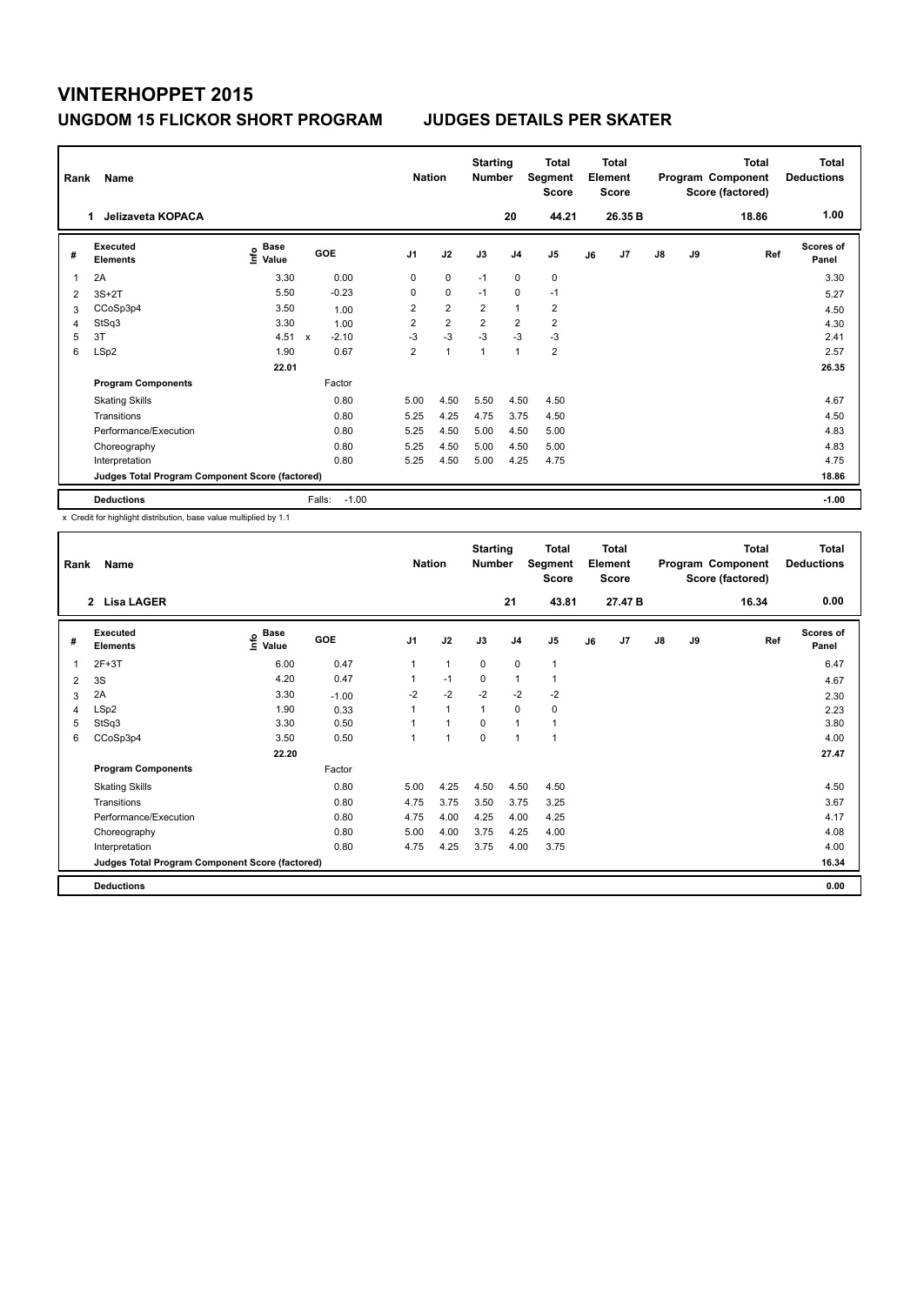| Rank | Name<br><b>Cassandra JOHANSSON</b><br>3         |                              |                     |         | <b>Nation</b>  |                | <b>Starting</b><br><b>Number</b> | 3              | <b>Total</b><br>Segment<br><b>Score</b><br>41.29 |    | <b>Total</b><br>Element<br><b>Score</b><br>25.69 B |               |    | <b>Total</b><br>Program Component<br>Score (factored)<br>16.60 | Total<br><b>Deductions</b><br>1.00 |
|------|-------------------------------------------------|------------------------------|---------------------|---------|----------------|----------------|----------------------------------|----------------|--------------------------------------------------|----|----------------------------------------------------|---------------|----|----------------------------------------------------------------|------------------------------------|
|      |                                                 |                              |                     |         |                |                |                                  |                |                                                  |    |                                                    |               |    |                                                                |                                    |
| #    | Executed<br><b>Elements</b>                     | <b>Base</b><br>lnfo<br>Value | GOE                 |         | J <sub>1</sub> | J2             | J3                               | J <sub>4</sub> | J5                                               | J6 | J7                                                 | $\mathsf{J}8$ | J9 | Ref                                                            | <b>Scores of</b><br>Panel          |
| 1    | $3S+2T$                                         | 5.50                         | 0.23                |         | 0              | $\mathbf{1}$   | $\mathbf{1}$                     | $\mathbf 0$    | $\mathbf 0$                                      |    |                                                    |               |    |                                                                | 5.73                               |
| 2    | 3Lo                                             | 5.10                         | $-2.10$             |         | $-3$           | $-3$           | $-3$                             | $-3$           | $-3$                                             |    |                                                    |               |    |                                                                | 3.00                               |
| 3    | CCoSp3p3                                        | 3.00                         | $-0.20$             |         | 0              | $\mathbf 0$    | $-2$                             | $\mathbf 0$    | $-2$                                             |    |                                                    |               |    |                                                                | 2.80                               |
| 4    | StSq3                                           | 3.30                         | 0.33                |         | 1              | $\Omega$       | $\overline{1}$                   | $\overline{1}$ | $\mathbf 0$                                      |    |                                                    |               |    |                                                                | 3.63                               |
| 5    | 2A                                              | 3.63                         | 0.50<br>$\mathbf x$ |         |                | $\overline{1}$ | $\overline{1}$                   | $\overline{1}$ | $\mathbf{1}$                                     |    |                                                    |               |    |                                                                | 4.13                               |
| 6    | LSp2                                            | 1.90                         | 0.50                |         | 1              | 1              | $\overline{1}$                   | $\Omega$       | $\mathbf{1}$                                     |    |                                                    |               |    |                                                                | 2.40                               |
|      |                                                 | 22.43                        |                     |         |                |                |                                  |                |                                                  |    |                                                    |               |    |                                                                | 25.69                              |
|      | <b>Program Components</b>                       |                              | Factor              |         |                |                |                                  |                |                                                  |    |                                                    |               |    |                                                                |                                    |
|      | <b>Skating Skills</b>                           |                              | 0.80                |         | 4.25           | 4.50           | 4.50                             | 4.50           | 4.00                                             |    |                                                    |               |    |                                                                | 4.42                               |
|      | Transitions                                     |                              | 0.80                |         | 4.25           | 4.25           | 3.75                             | 3.75           | 3.25                                             |    |                                                    |               |    |                                                                | 3.92                               |
|      | Performance/Execution                           |                              | 0.80                |         | 4.75           | 4.50           | 4.25                             | 4.25           | 3.75                                             |    |                                                    |               |    |                                                                | 4.33                               |
|      | Choreography                                    |                              | 0.80                |         | 5.00           | 4.00           | 4.25                             | 4.00           | 3.75                                             |    |                                                    |               |    |                                                                | 4.08                               |
|      | Interpretation                                  |                              | 0.80                |         | 4.50           | 4.00           | 3.75                             | 4.25           | 3.75                                             |    |                                                    |               |    |                                                                | 4.00                               |
|      | Judges Total Program Component Score (factored) |                              |                     |         |                |                |                                  |                |                                                  |    |                                                    |               |    |                                                                | 16.60                              |
|      | <b>Deductions</b>                               |                              | Falls:              | $-1.00$ |                |                |                                  |                |                                                  |    |                                                    |               |    |                                                                | $-1.00$                            |

x Credit for highlight distribution, base value multiplied by 1.1

| Rank | Name                                            |    |                                  |              |            | <b>Nation</b>  |                | <b>Starting</b><br><b>Number</b> |                | Total<br>Segment<br><b>Score</b> |    | <b>Total</b><br>Element<br><b>Score</b> |               |    | <b>Total</b><br>Program Component<br>Score (factored) | <b>Total</b><br><b>Deductions</b> |
|------|-------------------------------------------------|----|----------------------------------|--------------|------------|----------------|----------------|----------------------------------|----------------|----------------------------------|----|-----------------------------------------|---------------|----|-------------------------------------------------------|-----------------------------------|
|      | 4 Rebecca GORWAT                                |    |                                  |              |            |                |                |                                  | 9              | 35.04                            |    | 18.48                                   |               |    | 16.56                                                 | 0.00                              |
| #    | Executed<br><b>Elements</b>                     |    | <b>Base</b><br>e Base<br>⊆ Value |              | <b>GOE</b> | J <sub>1</sub> | J2             | J3                               | J <sub>4</sub> | J <sub>5</sub>                   | J6 | J7                                      | $\mathsf{J}8$ | J9 | Ref                                                   | Scores of<br>Panel                |
| 1    | StSq3                                           |    | 3.30                             |              | 0.50       | 1              | 1              | $\overline{2}$                   | 1              | 1                                |    |                                         |               |    |                                                       | 3.80                              |
| 2    | 2A<<                                            | << | 1.10                             |              | $-0.60$    | $-3$           | $-3$           | $-3$                             | $-3$           | $-3$                             |    |                                         |               |    |                                                       | 0.50                              |
| 3    | CCoSp3p4                                        |    | 3.50                             |              | 0.67       | 1              | 1              | $\overline{2}$                   | $\mathbf{1}$   | $\overline{2}$                   |    |                                         |               |    |                                                       | 4.17                              |
| 4    | $2F+2Lo$                                        |    | 4.07                             | $\mathsf{x}$ | 0.00       | 0              | 1              | $\Omega$                         | $\mathbf 0$    | 0                                |    |                                         |               |    |                                                       | 4.07                              |
| 5    | 2Lz                                             |    | 2.31                             | $\mathsf{x}$ | 0.10       | 0              | 0              | 1                                | $\mathbf{1}$   | $-1$                             |    |                                         |               |    |                                                       | 2.41                              |
| 6    | LSp4                                            |    | 2.70                             |              | 0.83       | 1              | $\overline{2}$ | $\overline{2}$                   | $\overline{2}$ | 1                                |    |                                         |               |    |                                                       | 3.53                              |
|      |                                                 |    | 16.98                            |              |            |                |                |                                  |                |                                  |    |                                         |               |    |                                                       | 18.48                             |
|      | <b>Program Components</b>                       |    |                                  |              | Factor     |                |                |                                  |                |                                  |    |                                         |               |    |                                                       |                                   |
|      | <b>Skating Skills</b>                           |    |                                  |              | 0.80       | 4.00           | 4.25           | 5.25                             | 4.25           | 4.00                             |    |                                         |               |    |                                                       | 4.17                              |
|      | Transitions                                     |    |                                  |              | 0.80       | 4.00           | 4.25           | 5.25                             | 3.75           | 3.75                             |    |                                         |               |    |                                                       | 4.00                              |
|      | Performance/Execution                           |    |                                  |              | 0.80       | 4.25           | 4.00           | 5.25                             | 3.50           | 4.25                             |    |                                         |               |    |                                                       | 4.17                              |
|      | Choreography                                    |    |                                  |              | 0.80       | 4.00           | 4.50           | 5.25                             | 4.00           | 4.00                             |    |                                         |               |    |                                                       | 4.17                              |
|      | Interpretation                                  |    |                                  |              | 0.80       | 4.00           | 4.25           | 5.25                             | 3.50           | 4.25                             |    |                                         |               |    |                                                       | 4.17                              |
|      | Judges Total Program Component Score (factored) |    |                                  |              |            |                |                |                                  |                |                                  |    |                                         |               |    |                                                       | 16.56                             |
|      | <b>Deductions</b>                               |    |                                  |              |            |                |                |                                  |                |                                  |    |                                         |               |    |                                                       | 0.00                              |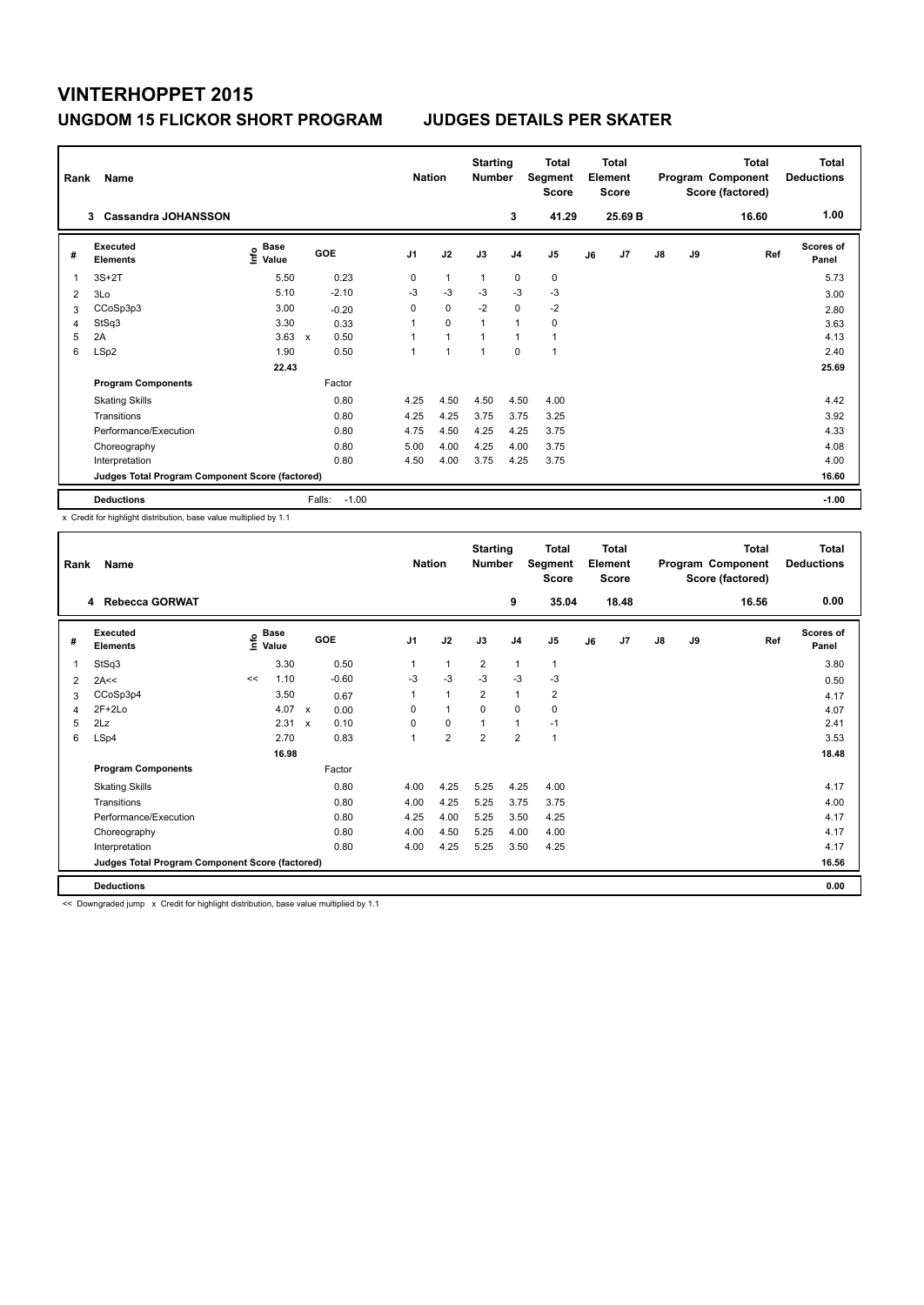| Rank | Name<br>Emma KIVIOJA<br>5                       |         |                      |                     | <b>Nation</b>  |                | <b>Starting</b><br><b>Number</b> | 18             | Total<br>Segment<br><b>Score</b><br>31.16 |    | <b>Total</b><br>Element<br><b>Score</b><br>15.22 |               |    | <b>Total</b><br>Program Component<br>Score (factored)<br>16.94 | Total<br><b>Deductions</b><br>1.00 |
|------|-------------------------------------------------|---------|----------------------|---------------------|----------------|----------------|----------------------------------|----------------|-------------------------------------------|----|--------------------------------------------------|---------------|----|----------------------------------------------------------------|------------------------------------|
| #    | Executed<br><b>Elements</b>                     | ١nf٥    | <b>Base</b><br>Value | GOE                 | J <sub>1</sub> | J2             | J3                               | J <sub>4</sub> | J5                                        | J6 | J <sub>7</sub>                                   | $\mathsf{J}8$ | J9 | Ref                                                            | <b>Scores of</b><br>Panel          |
| 1    | 2A<                                             | $\,<\,$ | 2.30                 | $-0.50$             | $-1$           | $-1$           | $-1$                             | $-1$           | $-1$                                      |    |                                                  |               |    |                                                                | 1.80                               |
| 2    | 3S<                                             | $\prec$ | 3.00                 | $-2.10$             | $-3$           | $-3$           | $-3$                             | $-3$           | $-3$                                      |    |                                                  |               |    |                                                                | 0.90                               |
| 3    | CCoSp3p3                                        |         | 3.00                 | 0.50                | 2              | $\overline{1}$ | $\overline{1}$                   | $\overline{1}$ | 1                                         |    |                                                  |               |    |                                                                | 3.50                               |
| 4    | StSq2                                           |         | 2.60                 | 0.50                | $\overline{2}$ | $\overline{1}$ | $-1$                             | $\mathbf{1}$   | 1                                         |    |                                                  |               |    |                                                                | 3.10                               |
| 5    | $2F+2T$                                         |         | 3.52                 | 0.00<br>$\mathbf x$ | $\Omega$       | $\mathbf{1}$   | $\Omega$                         | $\Omega$       | $\mathbf 0$                               |    |                                                  |               |    |                                                                | 3.52                               |
| 6    | LSp3                                            |         | 2.40                 | 0.00                | 0              | $-1$           | $\pmb{0}$                        | $\mathbf 0$    | $\mathbf{1}$                              |    |                                                  |               |    |                                                                | 2.40                               |
|      |                                                 |         | 16.82                |                     |                |                |                                  |                |                                           |    |                                                  |               |    |                                                                | 15.22                              |
|      | <b>Program Components</b>                       |         |                      | Factor              |                |                |                                  |                |                                           |    |                                                  |               |    |                                                                |                                    |
|      | <b>Skating Skills</b>                           |         |                      | 0.80                | 4.50           | 4.25           | 4.00                             | 4.25           | 4.50                                      |    |                                                  |               |    |                                                                | 4.33                               |
|      | Transitions                                     |         |                      | 0.80                | 4.50           | 4.25           | 3.50                             | 4.00           | 4.25                                      |    |                                                  |               |    |                                                                | 4.17                               |
|      | Performance/Execution                           |         |                      | 0.80                | 5.00           | 4.25           | 4.25                             | 4.00           | 4.25                                      |    |                                                  |               |    |                                                                | 4.25                               |
|      | Choreography                                    |         |                      | 0.80                | 4.75           | 4.25           | 4.00                             | 4.25           | 4.25                                      |    |                                                  |               |    |                                                                | 4.25                               |
|      | Interpretation                                  |         |                      | 0.80                | 5.00           | 4.00           | 3.75                             | 4.00           | 4.50                                      |    |                                                  |               |    |                                                                | 4.17                               |
|      | Judges Total Program Component Score (factored) |         |                      |                     |                |                |                                  |                |                                           |    |                                                  |               |    |                                                                | 16.94                              |
|      | <b>Deductions</b>                               |         |                      | $-1.00$<br>Falls:   |                |                |                                  |                |                                           |    |                                                  |               |    |                                                                | $-1.00$                            |

< Under-rotated jump x Credit for highlight distribution, base value multiplied by 1.1

| Rank | Name                                            |    |                                  |         | <b>Nation</b>  |              | <b>Starting</b><br><b>Number</b> |                | Total<br>Segment<br><b>Score</b> |    | Total<br>Element<br><b>Score</b> |    |    | <b>Total</b><br>Program Component<br>Score (factored) | <b>Total</b><br><b>Deductions</b> |
|------|-------------------------------------------------|----|----------------------------------|---------|----------------|--------------|----------------------------------|----------------|----------------------------------|----|----------------------------------|----|----|-------------------------------------------------------|-----------------------------------|
|      | <b>Martine STRANDVIK</b><br>6                   |    |                                  |         |                |              |                                  | 19             | 29.67                            |    | 14.87                            |    |    | 14.80                                                 | 0.00                              |
| #    | Executed<br><b>Elements</b>                     |    | <b>Base</b><br>e Base<br>⊆ Value | GOE     | J <sub>1</sub> | J2           | J3                               | J <sub>4</sub> | J <sub>5</sub>                   | J6 | J7                               | J8 | J9 | Ref                                                   | <b>Scores of</b><br>Panel         |
| 1    | $2F+2T$                                         |    | 3.20                             | 0.10    | 0              | $\mathbf{1}$ | $\mathbf{1}$                     | $\mathbf 0$    | 0                                |    |                                  |    |    |                                                       | 3.30                              |
| 2    | 2Lo                                             |    | 1.80                             | 0.30    | 1              | $\mathbf{1}$ | $\mathbf{1}$                     | $\mathbf{1}$   | $-1$                             |    |                                  |    |    |                                                       | 2.10                              |
| 3    | 2A<<                                            | << | 1.10                             | $-0.60$ | $-2$           | $-3$         | $-3$                             | $-3$           | $-3$                             |    |                                  |    |    |                                                       | 0.50                              |
| 4    | LSp3                                            |    | 2.40                             | 0.50    | 1              | $\mathbf{1}$ | $\mathbf{1}$                     | 0              | 1                                |    |                                  |    |    |                                                       | 2.90                              |
| 5    | StSq3                                           |    | 3.30                             | $-0.23$ | 0              | $-1$         | $-1$                             | 0              | 0                                |    |                                  |    |    |                                                       | 3.07                              |
| 6    | CCoSp3p3                                        |    | 3.00                             | 0.00    | 0              | $-1$         | $\mathbf 0$                      | $\mathbf 0$    | 0                                |    |                                  |    |    |                                                       | 3.00                              |
|      |                                                 |    | 14.80                            |         |                |              |                                  |                |                                  |    |                                  |    |    |                                                       | 14.87                             |
|      | <b>Program Components</b>                       |    |                                  | Factor  |                |              |                                  |                |                                  |    |                                  |    |    |                                                       |                                   |
|      | <b>Skating Skills</b>                           |    |                                  | 0.80    | 4.00           | 3.75         | 3.75                             | 3.75           | 3.75                             |    |                                  |    |    |                                                       | 3.75                              |
|      | Transitions                                     |    |                                  | 0.80    | 3.75           | 3.50         | 3.25                             | 3.50           | 3.75                             |    |                                  |    |    |                                                       | 3.58                              |
|      | Performance/Execution                           |    |                                  | 0.80    | 4.00           | 3.50         | 3.75                             | 4.00           | 4.00                             |    |                                  |    |    |                                                       | 3.92                              |
|      | Choreography                                    |    |                                  | 0.80    | 4.00           | 3.50         | 3.50                             | 4.00           | 3.50                             |    |                                  |    |    |                                                       | 3.67                              |
|      | Interpretation                                  |    |                                  | 0.80    | 3.50           | 3.25         | 3.50                             | 3.75           | 4.00                             |    |                                  |    |    |                                                       | 3.58                              |
|      | Judges Total Program Component Score (factored) |    |                                  |         |                |              |                                  |                |                                  |    |                                  |    |    |                                                       | 14.80                             |
|      | <b>Deductions</b>                               |    |                                  |         |                |              |                                  |                |                                  |    |                                  |    |    |                                                       | 0.00                              |

<< Downgraded jump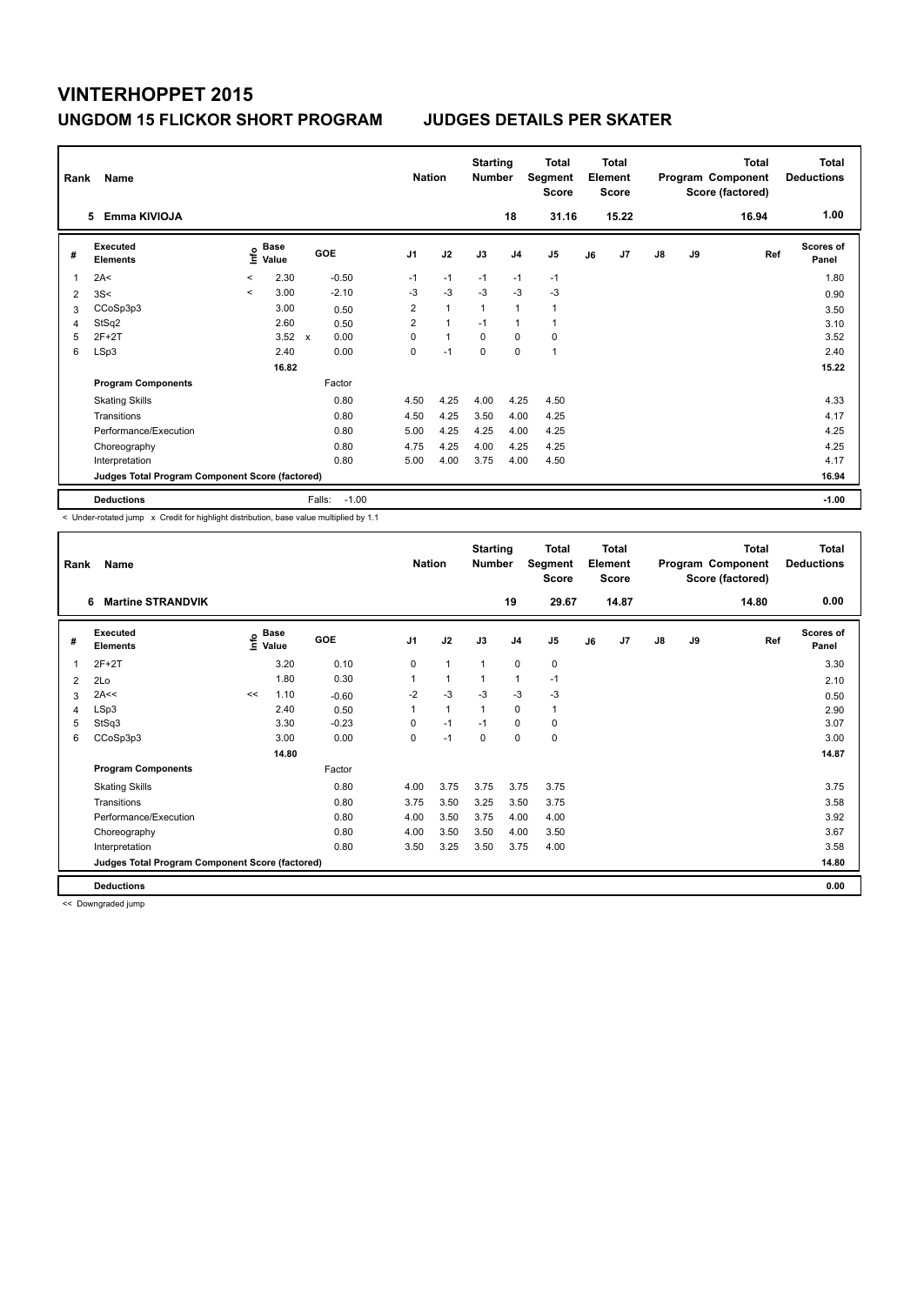| Rank | Name                                            |      |                      |              |         | <b>Nation</b>  |                | <b>Starting</b><br><b>Number</b> |                | Total<br>Segment<br><b>Score</b> |    | <b>Total</b><br>Element<br><b>Score</b> |               |    | <b>Total</b><br>Program Component<br>Score (factored) | <b>Total</b><br><b>Deductions</b> |
|------|-------------------------------------------------|------|----------------------|--------------|---------|----------------|----------------|----------------------------------|----------------|----------------------------------|----|-----------------------------------------|---------------|----|-------------------------------------------------------|-----------------------------------|
|      | Kajsa KOSKINEN<br>7                             |      |                      |              |         |                |                |                                  | 7              | 28.71                            |    | 14.59                                   |               |    | 14.12                                                 | 0.00                              |
| #    | Executed<br><b>Elements</b>                     | ١nf٥ | <b>Base</b><br>Value |              | GOE     | J <sub>1</sub> | J2             | J3                               | J <sub>4</sub> | J <sub>5</sub>                   | J6 | J7                                      | $\mathsf{J}8$ | J9 | Ref                                                   | <b>Scores of</b><br>Panel         |
| 1    | CCoSp3p4                                        |      | 3.50                 |              | 0.50    | 0              | $\overline{1}$ | $\overline{1}$                   | $\mathbf{1}$   | 1                                |    |                                         |               |    |                                                       | 4.00                              |
| 2    | 2Lze                                            | e    | 1.50                 |              | $-0.50$ | $-2$           | $-2$           | $-1$                             | $-1$           | $-2$                             |    |                                         |               |    |                                                       | 1.00                              |
| 3    | 2A<<                                            | <<   | 1.10                 |              | $-0.60$ | $-3$           | $-3$           | $-3$                             | $-3$           | $-3$                             |    |                                         |               |    |                                                       | 0.50                              |
| 4    | $2F+2T$                                         |      | 3.52                 | $\mathsf{x}$ | 0.10    | 0              | $\overline{1}$ | $\mathbf{1}$                     | $\mathbf 0$    | 0                                |    |                                         |               |    |                                                       | 3.62                              |
| 5    | LSp4                                            |      | 2.70                 |              | 0.17    | 0              | $\mathbf{1}$   | $-1$                             | $\mathbf{1}$   | 0                                |    |                                         |               |    |                                                       | 2.87                              |
| 6    | StSq2                                           |      | 2.60                 |              | 0.00    | 0              | $-1$           | 0                                | 0              | 1                                |    |                                         |               |    |                                                       | 2.60                              |
|      |                                                 |      | 14.92                |              |         |                |                |                                  |                |                                  |    |                                         |               |    |                                                       | 14.59                             |
|      | <b>Program Components</b>                       |      |                      |              | Factor  |                |                |                                  |                |                                  |    |                                         |               |    |                                                       |                                   |
|      | <b>Skating Skills</b>                           |      |                      |              | 0.80    | 3.50           | 3.50           | 3.75                             | 3.75           | 4.00                             |    |                                         |               |    |                                                       | 3.67                              |
|      | Transitions                                     |      |                      |              | 0.80    | 3.50           | 3.75           | 2.75                             | 3.25           | 3.75                             |    |                                         |               |    |                                                       | 3.50                              |
|      | Performance/Execution                           |      |                      |              | 0.80    | 3.75           | 3.50           | 3.50                             | 3.00           | 4.25                             |    |                                         |               |    |                                                       | 3.58                              |
|      | Choreography                                    |      |                      |              | 0.80    | 3.50           | 3.75           | 3.25                             | 3.50           | 3.75                             |    |                                         |               |    |                                                       | 3.58                              |
|      | Interpretation                                  |      |                      |              | 0.80    | 3.25           | 3.50           | 3.25                             | 3.25           | 4.00                             |    |                                         |               |    |                                                       | 3.33                              |
|      | Judges Total Program Component Score (factored) |      |                      |              |         |                |                |                                  |                |                                  |    |                                         |               |    |                                                       | 14.12                             |
|      | <b>Deductions</b>                               |      |                      |              |         |                |                |                                  |                |                                  |    |                                         |               |    |                                                       | 0.00                              |

<< Downgraded jump x Credit for highlight distribution, base value multiplied by 1.1 e Wrong edge

| Rank | Name                                            |      |                      |                                   | <b>Nation</b>  |             | <b>Starting</b><br><b>Number</b> |                | <b>Total</b><br>Segment<br><b>Score</b> |    | Total<br>Element<br><b>Score</b> |               |    | <b>Total</b><br>Program Component<br>Score (factored) | <b>Total</b><br><b>Deductions</b> |
|------|-------------------------------------------------|------|----------------------|-----------------------------------|----------------|-------------|----------------------------------|----------------|-----------------------------------------|----|----------------------------------|---------------|----|-------------------------------------------------------|-----------------------------------|
|      | <b>Klara LINDEVRET</b><br>8                     |      |                      |                                   |                |             |                                  | 15             | 28.04                                   |    | 13.96                            |               |    | 14.08                                                 | 0.00                              |
| #    | Executed<br><b>Elements</b>                     | lnfo | <b>Base</b><br>Value | GOE                               | J <sub>1</sub> | J2          | J3                               | J <sub>4</sub> | J5                                      | J6 | J7                               | $\mathsf{J}8$ | J9 | Ref                                                   | <b>Scores of</b><br>Panel         |
| 1    | 2Lz                                             |      | 2.10                 | 0.10                              | 0              | $\mathbf 0$ | $\mathbf{1}$                     | $\mathbf 0$    | $\overline{2}$                          |    |                                  |               |    |                                                       | 2.20                              |
| 2    | 2A<<                                            | <<   | 1.10                 | $-0.60$                           | $-2$           | $-3$        | -3                               | $-3$           | $-3$                                    |    |                                  |               |    |                                                       | 0.50                              |
| 3    | CCoSp3p3                                        |      | 3.00                 | $-0.10$                           | $-1$           | $-1$        | 0                                | $\mathbf 0$    | 0                                       |    |                                  |               |    |                                                       | 2.90                              |
| 4    | 2Lo+2Lo                                         |      | 3.96                 | $\boldsymbol{\mathsf{x}}$<br>0.00 | 0              | 0           | $\Omega$                         | 0              | 0                                       |    |                                  |               |    |                                                       | 3.96                              |
| 5    | StSq2                                           |      | 2.60                 | 0.00                              | $\Omega$       | $\mathbf 0$ | $\Omega$                         | $\Omega$       | 1                                       |    |                                  |               |    |                                                       | 2.60                              |
| 6    | LSp2                                            |      | 1.90                 | $-0.10$                           | 0              | $\mathbf 0$ | $-1$                             | $-1$           | 0                                       |    |                                  |               |    |                                                       | 1.80                              |
|      |                                                 |      | 14.66                |                                   |                |             |                                  |                |                                         |    |                                  |               |    |                                                       | 13.96                             |
|      | <b>Program Components</b>                       |      |                      | Factor                            |                |             |                                  |                |                                         |    |                                  |               |    |                                                       |                                   |
|      | <b>Skating Skills</b>                           |      |                      | 0.80                              | 4.00           | 3.75        | 3.25                             | 3.50           | 4.00                                    |    |                                  |               |    |                                                       | 3.75                              |
|      | Transitions                                     |      |                      | 0.80                              | 3.50           | 3.50        | 3.00                             | 3.25           | 4.25                                    |    |                                  |               |    |                                                       | 3.42                              |
|      | Performance/Execution                           |      |                      | 0.80                              | 4.00           | 3.50        | 3.25                             | 3.25           | 4.25                                    |    |                                  |               |    |                                                       | 3.58                              |
|      | Choreography                                    |      |                      | 0.80                              | 3.75           | 3.25        | 3.25                             | 3.25           | 4.00                                    |    |                                  |               |    |                                                       | 3.42                              |
|      | Interpretation                                  |      |                      | 0.80                              | 4.00           | 3.25        | 2.75                             | 3.00           | 4.25                                    |    |                                  |               |    |                                                       | 3.42                              |
|      | Judges Total Program Component Score (factored) |      |                      |                                   |                |             |                                  |                |                                         |    |                                  |               |    |                                                       | 14.08                             |
|      | <b>Deductions</b>                               |      |                      |                                   |                |             |                                  |                |                                         |    |                                  |               |    |                                                       | 0.00                              |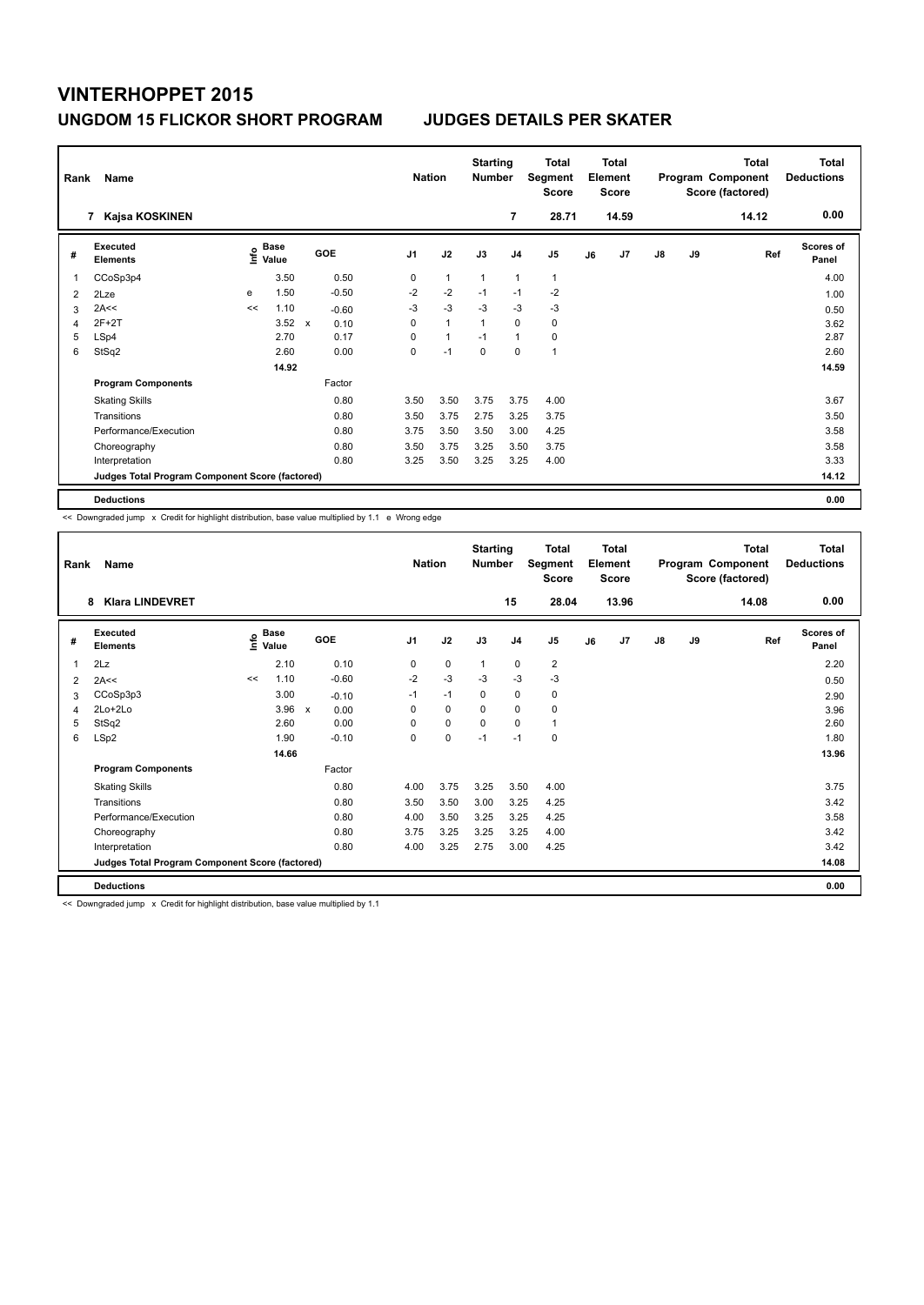| Rank | Name                                            |         |                      |              |         |                          | <b>Nation</b> | <b>Starting</b><br><b>Number</b> |                | Total<br>Segment<br><b>Score</b> |    | <b>Total</b><br>Element<br><b>Score</b> |               |    | <b>Total</b><br>Program Component<br>Score (factored) | <b>Total</b><br><b>Deductions</b> |
|------|-------------------------------------------------|---------|----------------------|--------------|---------|--------------------------|---------------|----------------------------------|----------------|----------------------------------|----|-----------------------------------------|---------------|----|-------------------------------------------------------|-----------------------------------|
|      | <b>Amanda SABEL</b><br>9                        |         |                      |              |         |                          |               |                                  | 13             | 27.95                            |    | 13.33                                   |               |    | 14.62                                                 | 0.00                              |
| #    | Executed<br><b>Elements</b>                     | ١nf٥    | <b>Base</b><br>Value |              | GOE     | J <sub>1</sub>           | J2            | J3                               | J <sub>4</sub> | J5                               | J6 | J7                                      | $\mathsf{J}8$ | J9 | Ref                                                   | <b>Scores of</b><br>Panel         |
| 1    | $2Lo+2Lo<$                                      | $\,<\,$ | 3.10                 |              | $-0.40$ | $-1$                     | $-2$          | $-2$                             | $-1$           | $-1$                             |    |                                         |               |    |                                                       | 2.70                              |
| 2    | $A^*$                                           | $\star$ | 0.00                 |              | 0.00    | $\overline{\phantom{a}}$ |               |                                  |                | ٠                                |    |                                         |               |    |                                                       | 0.00                              |
| 3    | LSp4                                            |         | 2.70                 |              | 0.50    | $\overline{2}$           | $\mathbf{1}$  | $\overline{1}$                   | $\overline{1}$ | $\overline{1}$                   |    |                                         |               |    |                                                       | 3.20                              |
| 4    | StSq2                                           |         | 2.60                 |              | 0.17    | 1                        | $\mathbf 0$   | 0                                | 0              | $\mathbf{1}$                     |    |                                         |               |    |                                                       | 2.77                              |
| 5    | 2F                                              |         | 2.09                 | $\mathsf{x}$ | $-0.10$ | 0                        | $-1$          | $-2$                             | 0              | $\mathbf{1}$                     |    |                                         |               |    |                                                       | 1.99                              |
| 6    | CCoSp3p2                                        |         | 2.50                 |              | 0.17    | 1                        | 1             | $-1$                             | 0              | 0                                |    |                                         |               |    |                                                       | 2.67                              |
|      |                                                 |         | 12.99                |              |         |                          |               |                                  |                |                                  |    |                                         |               |    |                                                       | 13.33                             |
|      | <b>Program Components</b>                       |         |                      |              | Factor  |                          |               |                                  |                |                                  |    |                                         |               |    |                                                       |                                   |
|      | <b>Skating Skills</b>                           |         |                      |              | 0.80    | 4.00                     | 3.25          | 3.25                             | 3.75           | 4.00                             |    |                                         |               |    |                                                       | 3.67                              |
|      | Transitions                                     |         |                      |              | 0.80    | 4.00                     | 3.25          | 3.50                             | 3.50           | 4.25                             |    |                                         |               |    |                                                       | 3.67                              |
|      | Performance/Execution                           |         |                      |              | 0.80    | 4.25                     | 3.50          | 3.50                             | 3.50           | 4.25                             |    |                                         |               |    |                                                       | 3.75                              |
|      | Choreography                                    |         |                      |              | 0.80    | 4.00                     | 3.25          | 3.25                             | 3.75           | 4.00                             |    |                                         |               |    |                                                       | 3.67                              |
|      | Interpretation                                  |         |                      |              | 0.80    | 3.75                     | 3.50          | 3.25                             | 3.25           | 4.00                             |    |                                         |               |    |                                                       | 3.50                              |
|      | Judges Total Program Component Score (factored) |         |                      |              |         |                          |               |                                  |                |                                  |    |                                         |               |    |                                                       | 14.62                             |
|      | <b>Deductions</b>                               |         |                      |              |         |                          |               |                                  |                |                                  |    |                                         |               |    |                                                       | 0.00                              |

< Under-rotated jump \* Invalid element x Credit for highlight distribution, base value multiplied by 1.1

| Rank<br>10 | Name<br>Isabella SONNEBLOM                      |      |                      |                      | <b>Nation</b>  |              | <b>Starting</b><br><b>Number</b> | 12             | <b>Total</b><br>Segment<br><b>Score</b><br>27.66 |    | <b>Total</b><br>Element<br><b>Score</b><br>14.52 |               |    | <b>Total</b><br>Program Component<br>Score (factored)<br>14.14 | <b>Total</b><br><b>Deductions</b><br>1.00 |
|------------|-------------------------------------------------|------|----------------------|----------------------|----------------|--------------|----------------------------------|----------------|--------------------------------------------------|----|--------------------------------------------------|---------------|----|----------------------------------------------------------------|-------------------------------------------|
| #          | Executed<br><b>Elements</b>                     | ١nfo | <b>Base</b><br>Value | <b>GOE</b>           | J <sub>1</sub> | J2           | J3                               | J <sub>4</sub> | J5                                               | J6 | J7                                               | $\mathsf{J}8$ | J9 | Ref                                                            | <b>Scores of</b><br>Panel                 |
| 1          | 2A<<                                            | <<   | 1.10                 | $-0.60$              | $-3$           | $-3$         | $-3$                             | $-3$           | $-3$                                             |    |                                                  |               |    |                                                                | 0.50                                      |
| 2          | $2F+2T$                                         |      | 3.20                 | 0.00                 | 0              | $\mathbf 0$  | $\mathbf 0$                      | $\mathbf 0$    | 0                                                |    |                                                  |               |    |                                                                | 3.20                                      |
| 3          | CCoSp3p4                                        |      | 3.50                 | 0.00                 | $-1$           | $\mathbf 0$  | $\Omega$                         | $\Omega$       | 0                                                |    |                                                  |               |    |                                                                | 3.50                                      |
| 4          | LSp3                                            |      | 2.40                 | 0.17                 | 1              | $\mathbf{1}$ | $\Omega$                         | $\mathbf 0$    | 0                                                |    |                                                  |               |    |                                                                | 2.57                                      |
| 5          | StSq2                                           |      | 2.60                 | 0.17                 | 1              | $\mathbf{1}$ | $\Omega$                         | $\mathbf 0$    | 0                                                |    |                                                  |               |    |                                                                | 2.77                                      |
| 6          | 2Lo                                             |      | 1.98                 | 0.00<br>$\mathsf{x}$ | 0              | $\mathbf 0$  | $\mathbf 0$                      | $\mathbf 0$    | $\mathbf 0$                                      |    |                                                  |               |    |                                                                | 1.98                                      |
|            |                                                 |      | 14.78                |                      |                |              |                                  |                |                                                  |    |                                                  |               |    |                                                                | 14.52                                     |
|            | <b>Program Components</b>                       |      |                      | Factor               |                |              |                                  |                |                                                  |    |                                                  |               |    |                                                                |                                           |
|            | <b>Skating Skills</b>                           |      |                      | 0.80                 | 4.25           | 3.75         | 3.50                             | 3.50           | 3.50                                             |    |                                                  |               |    |                                                                | 3.58                                      |
|            | Transitions                                     |      |                      | 0.80                 | 4.00           | 3.25         | 3.25                             | 3.50           | 3.50                                             |    |                                                  |               |    |                                                                | 3.42                                      |
|            | Performance/Execution                           |      |                      | 0.80                 | 4.00           | 3.50         | 3.50                             | 3.50           | 3.75                                             |    |                                                  |               |    |                                                                | 3.58                                      |
|            | Choreography                                    |      |                      | 0.80                 | 3.75           | 3.75         | 3.25                             | 3.75           | 3.50                                             |    |                                                  |               |    |                                                                | 3.67                                      |
|            | Interpretation                                  |      |                      | 0.80                 | 3.50           | 3.50         | 3.00                             | 3.25           | 3.50                                             |    |                                                  |               |    |                                                                | 3.42                                      |
|            | Judges Total Program Component Score (factored) |      |                      |                      |                |              |                                  |                |                                                  |    |                                                  |               |    |                                                                | 14.14                                     |
|            | <b>Deductions</b>                               |      |                      | Falls:<br>$-1.00$    |                |              |                                  |                |                                                  |    |                                                  |               |    |                                                                | $-1.00$                                   |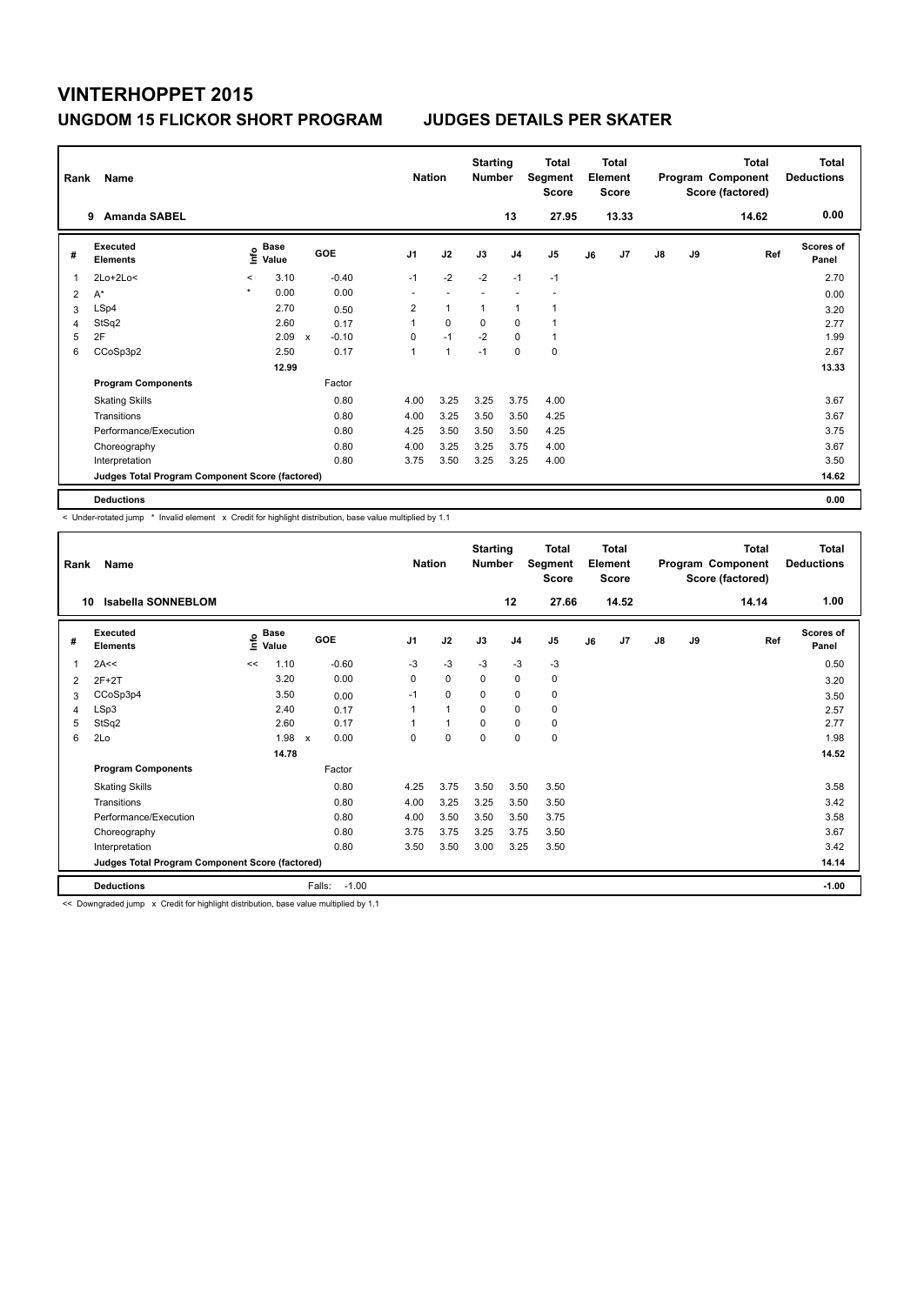| Rank           | Name<br><b>Frida SANDGREN</b><br>11             |      |                      |                     |                | <b>Nation</b> | <b>Starting</b><br><b>Number</b> | 5              | Total<br>Segment<br><b>Score</b><br>27.45 |    | <b>Total</b><br>Element<br><b>Score</b><br>14.39 |    |    | <b>Total</b><br>Program Component<br>Score (factored)<br>14.06 | Total<br><b>Deductions</b><br>1.00 |
|----------------|-------------------------------------------------|------|----------------------|---------------------|----------------|---------------|----------------------------------|----------------|-------------------------------------------|----|--------------------------------------------------|----|----|----------------------------------------------------------------|------------------------------------|
|                |                                                 |      |                      |                     |                |               |                                  |                |                                           |    |                                                  |    |    |                                                                |                                    |
| #              | <b>Executed</b><br><b>Elements</b>              | lnfo | <b>Base</b><br>Value | GOE                 | J <sub>1</sub> | J2            | J3                               | J <sub>4</sub> | J5                                        | J6 | J7                                               | J8 | J9 | Ref                                                            | <b>Scores of</b><br>Panel          |
| 1              | $2Lz+2T$                                        |      | 3.40                 | 0.30                | 1              | $\mathbf{1}$  | $\overline{1}$                   | $\overline{1}$ | $\mathbf{1}$                              |    |                                                  |    |    |                                                                | 3.70                               |
| $\overline{2}$ | 2A<<                                            | <<   | 1.10                 | $-0.60$             | $-3$           | $-3$          | $-3$                             | $-3$           | $-3$                                      |    |                                                  |    |    |                                                                | 0.50                               |
| 3              | LSp1                                            |      | 1.50                 | 0.00                | 0              | $\mathbf 0$   | $-1$                             | $\mathbf 0$    | $\pmb{0}$                                 |    |                                                  |    |    |                                                                | 1.50                               |
| 4              | StSq2                                           |      | 2.60                 | 0.33                | 0              | $\mathbf{1}$  | 1                                | $\overline{1}$ | $\mathbf 0$                               |    |                                                  |    |    |                                                                | 2.93                               |
| 5              | 2F                                              |      | 2.09                 | 0.00<br>$\mathbf x$ | 0              | $\mathbf 0$   | 0                                | $\Omega$       | $\mathbf{1}$                              |    |                                                  |    |    |                                                                | 2.09                               |
| 6              | CCoSp3p4                                        |      | 3.50                 | 0.17                | 0              | $-1$          | 1                                | $\mathbf 0$    | $\overline{1}$                            |    |                                                  |    |    |                                                                | 3.67                               |
|                |                                                 |      | 14.19                |                     |                |               |                                  |                |                                           |    |                                                  |    |    |                                                                | 14.39                              |
|                | <b>Program Components</b>                       |      |                      | Factor              |                |               |                                  |                |                                           |    |                                                  |    |    |                                                                |                                    |
|                | <b>Skating Skills</b>                           |      |                      | 0.80                | 3.50           | 4.00          | 3.75                             | 3.50           | 4.00                                      |    |                                                  |    |    |                                                                | 3.75                               |
|                | Transitions                                     |      |                      | 0.80                | 3.25           | 3.50          | 3.50                             | 3.50           | 3.75                                      |    |                                                  |    |    |                                                                | 3.50                               |
|                | Performance/Execution                           |      |                      | 0.80                | 3.25           | 3.50          | 3.75                             | 3.25           | 4.00                                      |    |                                                  |    |    |                                                                | 3.50                               |
|                | Choreography                                    |      |                      | 0.80                | 3.25           | 3.75          | 3.50                             | 3.25           | 3.75                                      |    |                                                  |    |    |                                                                | 3.50                               |
|                | Interpretation                                  |      |                      | 0.80                | 3.00           | 3.50          | 3.50                             | 3.00           | 3.75                                      |    |                                                  |    |    |                                                                | 3.33                               |
|                | Judges Total Program Component Score (factored) |      |                      |                     |                |               |                                  |                |                                           |    |                                                  |    |    |                                                                | 14.06                              |
|                | <b>Deductions</b>                               |      |                      | Falls:<br>$-1.00$   |                |               |                                  |                |                                           |    |                                                  |    |    |                                                                | $-1.00$                            |

<< Downgraded jump x Credit for highlight distribution, base value multiplied by 1.1

| Rank | Name                                            |    |                                  |              |         | <b>Nation</b>  |             | <b>Starting</b><br>Number |                | <b>Total</b><br>Segment<br><b>Score</b> |    | <b>Total</b><br>Element<br><b>Score</b> |               |    | <b>Total</b><br>Program Component<br>Score (factored) | <b>Total</b><br><b>Deductions</b> |
|------|-------------------------------------------------|----|----------------------------------|--------------|---------|----------------|-------------|---------------------------|----------------|-----------------------------------------|----|-----------------------------------------|---------------|----|-------------------------------------------------------|-----------------------------------|
| 12   | <b>Felicia NILSSON</b>                          |    |                                  |              |         |                |             |                           | 14             | 27.31                                   |    | 14.31                                   |               |    | 13.00                                                 | 0.00                              |
| #    | <b>Executed</b><br><b>Elements</b>              |    | <b>Base</b><br>e Base<br>⊆ Value | GOE          |         | J <sub>1</sub> | J2          | J3                        | J <sub>4</sub> | J <sub>5</sub>                          | J6 | J7                                      | $\mathsf{J}8$ | J9 | Ref                                                   | <b>Scores of</b><br>Panel         |
| 1    | $2Lz+2Lo$                                       |    | 3.90                             |              | 0.00    | 0              | 0           | $\mathbf 0$               | 0              | 0                                       |    |                                         |               |    |                                                       | 3.90                              |
| 2    | 2F                                              |    | 1.90                             |              | $-0.20$ | 0              | $-2$        | $-1$                      | $-1$           | 0                                       |    |                                         |               |    |                                                       | 1.70                              |
| 3    | LSp3                                            |    | 2.40                             |              | 0.00    | 0              | $\mathbf 0$ | 0                         | 0              | 1                                       |    |                                         |               |    |                                                       | 2.40                              |
| 4    | CCoSp3p4                                        |    | 3.50                             |              | $-0.10$ | 0              | $-1$        | $-1$                      | 0              | 0                                       |    |                                         |               |    |                                                       | 3.40                              |
| 5    | StSq2                                           |    | 2.60                             |              | $-0.50$ | $-1$           | $-1$        | $-1$                      | 0              | $-1$                                    |    |                                         |               |    |                                                       | 2.10                              |
| 6    | 2A<<                                            | << | 1.21                             | $\mathsf{x}$ | $-0.40$ | $-2$           | $-2$        | $-2$                      | $-3$           | $-2$                                    |    |                                         |               |    |                                                       | 0.81                              |
|      |                                                 |    | 15.51                            |              |         |                |             |                           |                |                                         |    |                                         |               |    |                                                       | 14.31                             |
|      | <b>Program Components</b>                       |    |                                  | Factor       |         |                |             |                           |                |                                         |    |                                         |               |    |                                                       |                                   |
|      | <b>Skating Skills</b>                           |    |                                  |              | 0.80    | 4.00           | 3.50        | 3.25                      | 3.50           | 3.50                                    |    |                                         |               |    |                                                       | 3.50                              |
|      | Transitions                                     |    |                                  |              | 0.80    | 3.75           | 3.00        | 2.75                      | 2.75           | 3.25                                    |    |                                         |               |    |                                                       | 3.00                              |
|      | Performance/Execution                           |    |                                  |              | 0.80    | 3.75           | 3.00        | 3.25                      | 3.25           | 3.25                                    |    |                                         |               |    |                                                       | 3.25                              |
|      | Choreography                                    |    |                                  |              | 0.80    | 3.75           | 3.25        | 3.00                      | 3.25           | 3.50                                    |    |                                         |               |    |                                                       | 3.33                              |
|      | Interpretation                                  |    |                                  |              | 0.80    | 3.75           | 3.00        | 2.75                      | 3.00           | 3.50                                    |    |                                         |               |    |                                                       | 3.17                              |
|      | Judges Total Program Component Score (factored) |    |                                  |              |         |                |             |                           |                |                                         |    |                                         |               |    |                                                       | 13.00                             |
|      | <b>Deductions</b>                               |    |                                  |              |         |                |             |                           |                |                                         |    |                                         |               |    |                                                       | 0.00                              |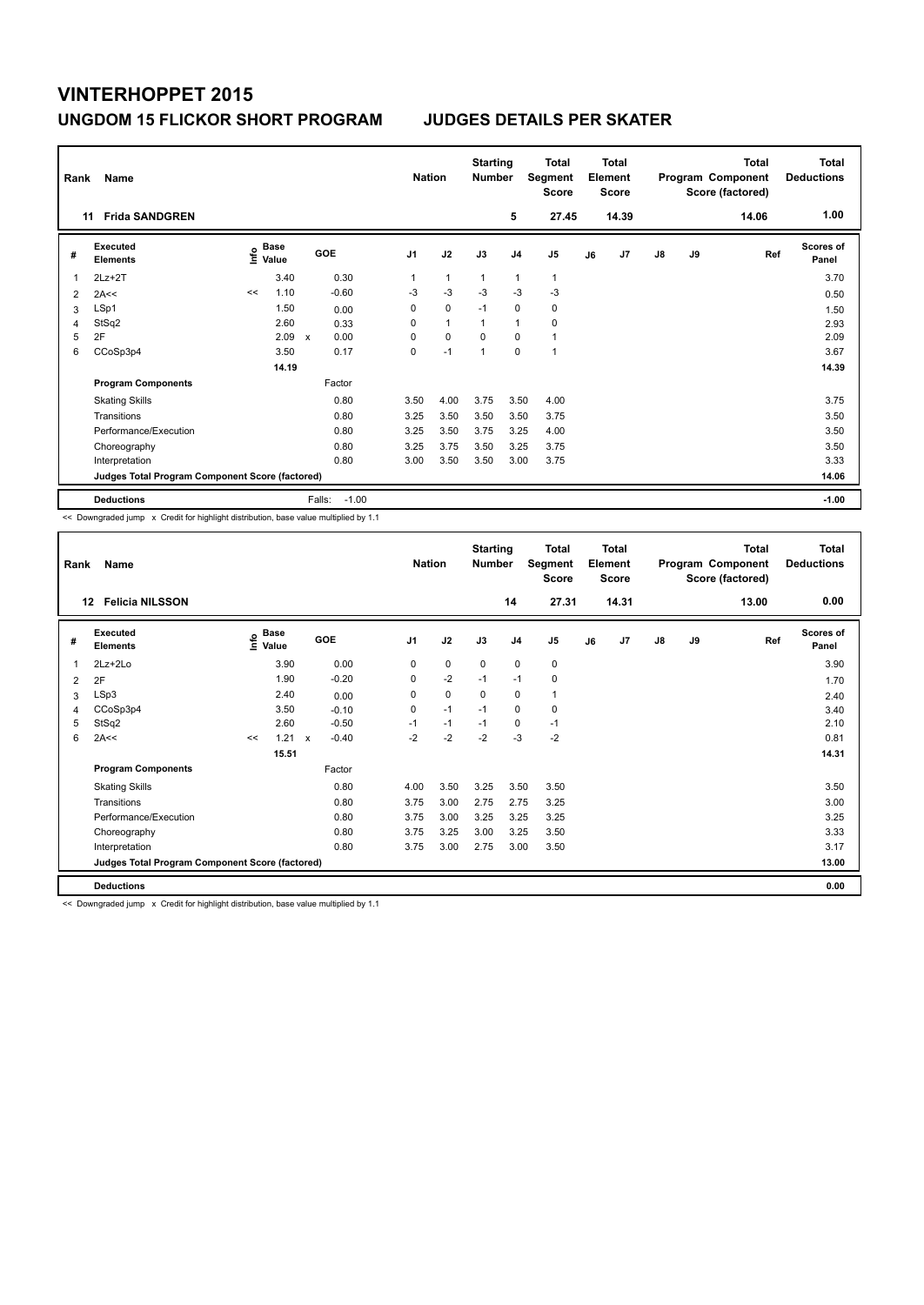| Rank | Name                                            |         |               |             |         |                | <b>Nation</b>  | <b>Starting</b><br><b>Number</b> |                | Total<br>Segment<br><b>Score</b> |    | <b>Total</b><br>Element<br>Score |               |    | <b>Total</b><br>Program Component<br>Score (factored) | <b>Total</b><br><b>Deductions</b> |
|------|-------------------------------------------------|---------|---------------|-------------|---------|----------------|----------------|----------------------------------|----------------|----------------------------------|----|----------------------------------|---------------|----|-------------------------------------------------------|-----------------------------------|
|      | <b>Olivia TURUNEN</b><br>13                     |         |               |             |         |                |                |                                  | 10             | 27.10                            |    | 12.72                            |               |    | 14.38                                                 | 0.00                              |
| #    | Executed<br><b>Elements</b>                     | ١nf٥    | Base<br>Value |             | GOE     | J <sub>1</sub> | J2             | J3                               | J <sub>4</sub> | J <sub>5</sub>                   | J6 | J7                               | $\mathsf{J}8$ | J9 | Ref                                                   | <b>Scores of</b><br>Panel         |
| 1    | $A^*$                                           | $\star$ | 0.00          |             | 0.00    | ٠              |                |                                  |                | $\overline{\phantom{a}}$         |    |                                  |               |    |                                                       | 0.00                              |
| 2    | CCoSp3p4                                        |         | 3.50          |             | 0.00    | 0              | 0              | 0                                | 0              | 1                                |    |                                  |               |    |                                                       | 3.50                              |
| 3    | $2Lz + 2T$                                      |         | 3.40          |             | $-0.10$ | 0              | $\mathbf 0$    | $-1$                             | 0              | $-1$                             |    |                                  |               |    |                                                       | 3.30                              |
| 4    | StSq2                                           |         | 2.60          |             | 0.33    | 1              | $\overline{1}$ | $-1$                             | $\mathbf{1}$   | 0                                |    |                                  |               |    |                                                       | 2.93                              |
| 5    | 2F                                              |         | 2.09          | $\mathbf x$ | 0.00    | 0              | $\overline{1}$ | $\Omega$                         | $-1$           | 0                                |    |                                  |               |    |                                                       | 2.09                              |
| 6    | <b>LSpB</b>                                     |         | 1.20          |             | $-0.30$ | $-1$           | $-1$           | $-2$                             | $-1$           | $-1$                             |    |                                  |               |    |                                                       | 0.90                              |
|      |                                                 |         | 12.79         |             |         |                |                |                                  |                |                                  |    |                                  |               |    |                                                       | 12.72                             |
|      | <b>Program Components</b>                       |         |               |             | Factor  |                |                |                                  |                |                                  |    |                                  |               |    |                                                       |                                   |
|      | <b>Skating Skills</b>                           |         |               |             | 0.80    | 4.00           | 4.00           | 3.50                             | 4.00           | 3.25                             |    |                                  |               |    |                                                       | 3.83                              |
|      | Transitions                                     |         |               |             | 0.80    | 3.75           | 3.75           | 3.50                             | 3.50           | 3.25                             |    |                                  |               |    |                                                       | 3.58                              |
|      | Performance/Execution                           |         |               |             | 0.80    | 3.75           | 4.00           | 3.50                             | 3.25           | 3.25                             |    |                                  |               |    |                                                       | 3.50                              |
|      | Choreography                                    |         |               |             | 0.80    | 4.00           | 3.75           | 3.50                             | 3.50           | 3.50                             |    |                                  |               |    |                                                       | 3.58                              |
|      | Interpretation                                  |         |               |             | 0.80    | 3.75           | 3.75           | 3.25                             | 3.00           | 3.50                             |    |                                  |               |    |                                                       | 3.50                              |
|      | Judges Total Program Component Score (factored) |         |               |             |         |                |                |                                  |                |                                  |    |                                  |               |    |                                                       | 14.38                             |
|      | <b>Deductions</b>                               |         |               |             |         |                |                |                                  |                |                                  |    |                                  |               |    |                                                       | 0.00                              |

\* Invalid element x Credit for highlight distribution, base value multiplied by 1.1

| Rank | Name                                            |                                  |                      |                   | <b>Nation</b>  |             | <b>Starting</b><br><b>Number</b> |                | <b>Total</b><br>Segment<br><b>Score</b> |    | <b>Total</b><br>Element<br>Score |               |    | <b>Total</b><br>Program Component<br>Score (factored) | <b>Total</b><br><b>Deductions</b> |
|------|-------------------------------------------------|----------------------------------|----------------------|-------------------|----------------|-------------|----------------------------------|----------------|-----------------------------------------|----|----------------------------------|---------------|----|-------------------------------------------------------|-----------------------------------|
| 14   | <b>Nikki ANDERSSON</b>                          |                                  |                      |                   |                |             |                                  | 11             | 26.91                                   |    | 13.59                            |               |    | 14.32                                                 | 1.00                              |
| #    | Executed<br><b>Elements</b>                     | <b>Base</b><br>e Base<br>⊆ Value |                      | GOE               | J <sub>1</sub> | J2          | J3                               | J <sub>4</sub> | J <sub>5</sub>                          | J6 | J7                               | $\mathsf{J}8$ | J9 | Ref                                                   | <b>Scores of</b><br>Panel         |
| 1    | $2Lo+2Lo$                                       |                                  | 3.60                 | 0.00              | 0              | 0           | 0                                | 0              | $-1$                                    |    |                                  |               |    |                                                       | 3.60                              |
| 2    | 2A<<                                            | 1.10<br><<                       |                      | $-0.60$           | $-3$           | $-3$        | $-3$                             | $-3$           | $-3$                                    |    |                                  |               |    |                                                       | 0.50                              |
| 3    | StSq2                                           |                                  | 2.60                 | 0.00              | 0              | $\mathbf 0$ | 0                                | 0              | 0                                       |    |                                  |               |    |                                                       | 2.60                              |
| 4    | LSp1                                            |                                  | 1.50                 | $-0.30$           | 0              | $-1$        | $-2$                             | $-1$           | $-1$                                    |    |                                  |               |    |                                                       | 1.20                              |
| 5    | 2F                                              |                                  | 2.09<br>$\mathsf{x}$ | 0.10              | 0              | $\mathbf 0$ | $\overline{1}$                   | 0              | 1                                       |    |                                  |               |    |                                                       | 2.19                              |
| 6    | CCoSp3p4                                        |                                  | 3.50                 | 0.00              | 0              | $\mathbf 0$ | $-1$                             | 0              | 0                                       |    |                                  |               |    |                                                       | 3.50                              |
|      |                                                 |                                  | 14.39                |                   |                |             |                                  |                |                                         |    |                                  |               |    |                                                       | 13.59                             |
|      | <b>Program Components</b>                       |                                  |                      | Factor            |                |             |                                  |                |                                         |    |                                  |               |    |                                                       |                                   |
|      | <b>Skating Skills</b>                           |                                  |                      | 0.80              | 3.75           | 3.50        | 3.50                             | 3.75           | 3.25                                    |    |                                  |               |    |                                                       | 3.58                              |
|      | Transitions                                     |                                  |                      | 0.80              | 3.75           | 3.25        | 3.25                             | 3.50           | 3.25                                    |    |                                  |               |    |                                                       | 3.33                              |
|      | Performance/Execution                           |                                  |                      | 0.80              | 4.00           | 3.25        | 3.50                             | 3.50           | 4.00                                    |    |                                  |               |    |                                                       | 3.67                              |
|      | Choreography                                    |                                  |                      | 0.80              | 4.00           | 3.50        | 3.75                             | 3.75           | 3.75                                    |    |                                  |               |    |                                                       | 3.75                              |
|      | Interpretation                                  |                                  |                      | 0.80              | 3.75           | 3.50        | 3.50                             | 3.25           | 3.75                                    |    |                                  |               |    |                                                       | 3.58                              |
|      | Judges Total Program Component Score (factored) |                                  |                      |                   |                |             |                                  |                |                                         |    |                                  |               |    |                                                       | 14.32                             |
|      | <b>Deductions</b>                               |                                  |                      | Falls:<br>$-1.00$ |                |             |                                  |                |                                         |    |                                  |               |    |                                                       | $-1.00$                           |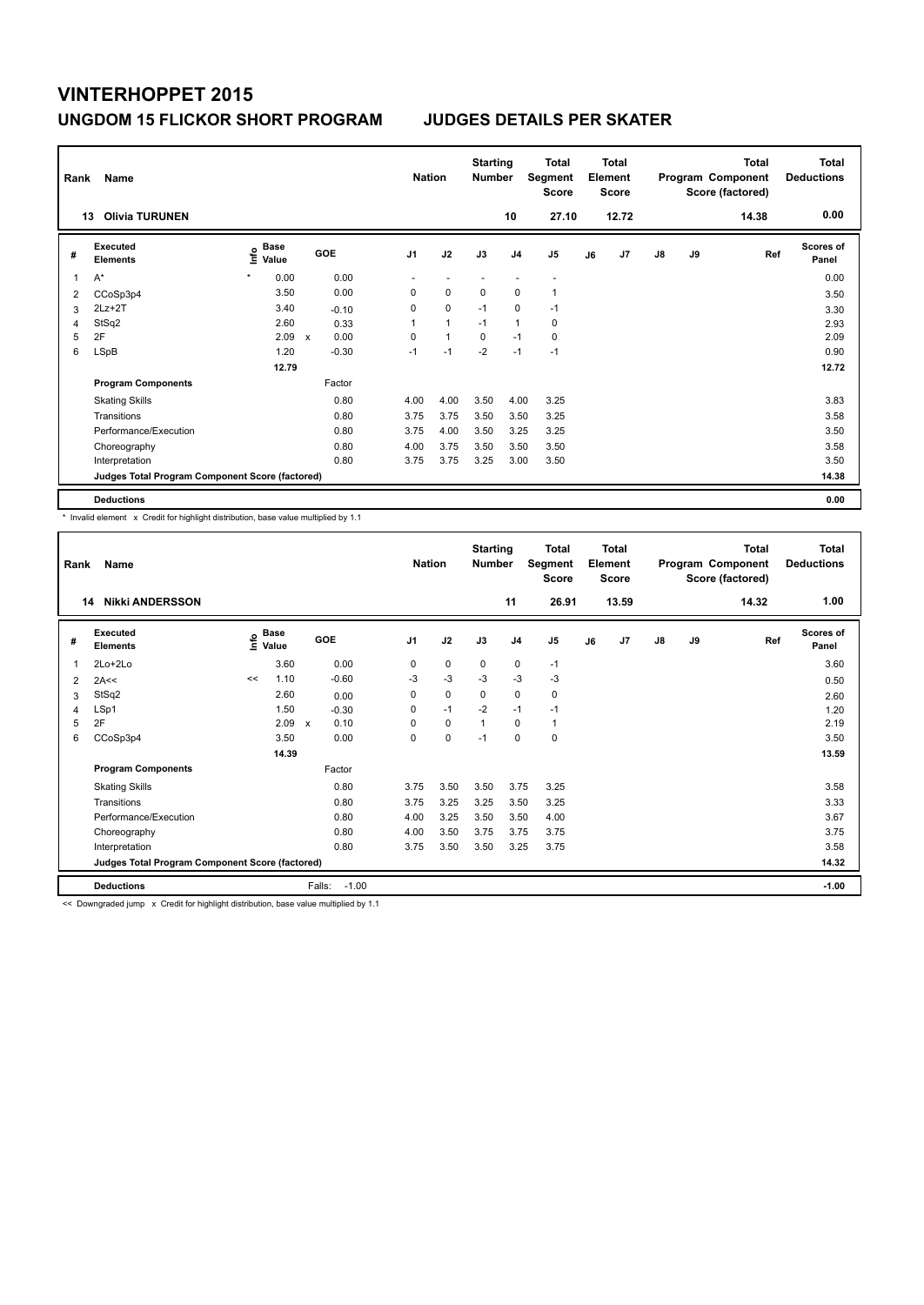| Rank | Name                                            |                                      |       |             |         |                | <b>Nation</b> | <b>Starting</b><br><b>Number</b> |                | Total<br>Segment<br><b>Score</b> |    | <b>Total</b><br>Element<br><b>Score</b> |               |           | <b>Total</b><br>Program Component<br>Score (factored) | <b>Total</b><br><b>Deductions</b> |
|------|-------------------------------------------------|--------------------------------------|-------|-------------|---------|----------------|---------------|----------------------------------|----------------|----------------------------------|----|-----------------------------------------|---------------|-----------|-------------------------------------------------------|-----------------------------------|
|      | <b>Amanda SWARTZ</b><br>15                      |                                      |       |             |         |                |               |                                  | 8              | 26.67                            |    | 12.61                                   |               |           | 14.06                                                 | 0.00                              |
| #    | Executed<br><b>Elements</b>                     | Base<br>e <sup>Base</sup><br>⊆ Value |       |             | GOE     | J <sub>1</sub> | J2            | J3                               | J <sub>4</sub> | J5                               | J6 | J7                                      | $\mathsf{J}8$ | <b>J9</b> | Ref                                                   | Scores of<br>Panel                |
|      | $2F+2Lo$                                        |                                      | 3.70  |             | 0.00    | 0              | $\mathbf 0$   | $\overline{1}$                   | 0              | $\pmb{0}$                        |    |                                         |               |           |                                                       | 3.70                              |
| 2    | 2A<<                                            | <<                                   | 1.10  |             | $-0.60$ | $-3$           | $-3$          | $-3$                             | $-3$           | $-3$                             |    |                                         |               |           |                                                       | 0.50                              |
| 3    | CCoSp3p4                                        |                                      | 3.50  |             | 0.00    | 0              | $-1$          | 0                                | 0              | 0                                |    |                                         |               |           |                                                       | 3.50                              |
| 4    | 2Lz                                             |                                      | 2.31  | $\mathbf x$ | $-0.10$ | 0              | $-1$          | $-2$                             | 0              | 0                                |    |                                         |               |           |                                                       | 2.21                              |
| 5    | StSq1                                           |                                      | 1.80  |             | 0.00    | 0              | $-1$          | $\mathbf 0$                      | $\mathbf 0$    | $\pmb{0}$                        |    |                                         |               |           |                                                       | 1.80                              |
| 6    | LSpB                                            |                                      | 1.20  |             | $-0.30$ | 0              | $-1$          | $-1$                             | $-1$           | $-1$                             |    |                                         |               |           |                                                       | 0.90                              |
|      |                                                 |                                      | 13.61 |             |         |                |               |                                  |                |                                  |    |                                         |               |           |                                                       | 12.61                             |
|      | <b>Program Components</b>                       |                                      |       |             | Factor  |                |               |                                  |                |                                  |    |                                         |               |           |                                                       |                                   |
|      | <b>Skating Skills</b>                           |                                      |       |             | 0.80    | 3.75           | 3.50          | 4.00                             | 3.50           | 3.50                             |    |                                         |               |           |                                                       | 3.58                              |
|      | Transitions                                     |                                      |       |             | 0.80    | 3.50           | 3.25          | 3.25                             | 3.50           | 3.25                             |    |                                         |               |           |                                                       | 3.33                              |
|      | Performance/Execution                           |                                      |       |             | 0.80    | 3.75           | 3.75          | 3.75                             | 3.25           | 3.75                             |    |                                         |               |           |                                                       | 3.75                              |
|      | Choreography                                    |                                      |       |             | 0.80    | 4.00           | 3.25          | 3.50                             | 3.50           | 3.50                             |    |                                         |               |           |                                                       | 3.50                              |
|      | Interpretation                                  |                                      |       |             | 0.80    | 3.75           | 3.50          | 3.25                             | 3.25           | 3.50                             |    |                                         |               |           |                                                       | 3.42                              |
|      | Judges Total Program Component Score (factored) |                                      |       |             |         |                |               |                                  |                |                                  |    |                                         |               |           |                                                       | 14.06                             |
|      | <b>Deductions</b>                               |                                      |       |             |         |                |               |                                  |                |                                  |    |                                         |               |           |                                                       | 0.00                              |

<< Downgraded jump x Credit for highlight distribution, base value multiplied by 1.1

| Rank | Name                                            |    |                                  |                           |         | <b>Nation</b>  |             | <b>Starting</b><br><b>Number</b> |                | <b>Total</b><br>Segment<br><b>Score</b> |    | Total<br>Element<br><b>Score</b> |               |    | <b>Total</b><br>Program Component<br>Score (factored) | <b>Total</b><br><b>Deductions</b> |
|------|-------------------------------------------------|----|----------------------------------|---------------------------|---------|----------------|-------------|----------------------------------|----------------|-----------------------------------------|----|----------------------------------|---------------|----|-------------------------------------------------------|-----------------------------------|
| 16   | <b>Adina SAMUELSSON</b>                         |    |                                  |                           |         |                |             |                                  | 6              | 26.39                                   |    | 12.51                            |               |    | 13.88                                                 | 0.00                              |
| #    | Executed<br><b>Elements</b>                     |    | <b>Base</b><br>e Base<br>⊆ Value | GOE                       |         | J <sub>1</sub> | J2          | J3                               | J <sub>4</sub> | J5                                      | J6 | J7                               | $\mathsf{J}8$ | J9 | Ref                                                   | <b>Scores of</b><br>Panel         |
| 1    | 2F                                              |    | 1.90                             |                           | $-0.10$ | 0              | $-1$        | $-2$                             | $\mathbf 0$    | $\mathbf{1}$                            |    |                                  |               |    |                                                       | 1.80                              |
| 2    | 2Lze+2T                                         | e  | 2.80                             |                           | $-0.60$ | $-2$           | $-2$        | $-2$                             | $-1$           | $-2$                                    |    |                                  |               |    |                                                       | 2.20                              |
| 3    | CCoSp3p3                                        |    | 3.00                             |                           | $-0.10$ | $-1$           | $\mathbf 0$ | $-1$                             | $\mathbf 0$    | 0                                       |    |                                  |               |    |                                                       | 2.90                              |
| 4    | StSq2                                           |    | 2.60                             |                           | 0.00    | 0              | $\mathbf 0$ | 0                                | $\mathbf 0$    | 0                                       |    |                                  |               |    |                                                       | 2.60                              |
| 5    | 2A<<                                            | << | 1.21                             | $\boldsymbol{\mathsf{x}}$ | $-0.60$ | $-3$           | $-3$        | $-3$                             | $-3$           | $-3$                                    |    |                                  |               |    |                                                       | 0.61                              |
| 6    | LSp3                                            |    | 2.40                             |                           | 0.00    | 1              | $\mathbf 0$ | 0                                | $\mathbf 0$    | 0                                       |    |                                  |               |    |                                                       | 2.40                              |
|      |                                                 |    | 13.91                            |                           |         |                |             |                                  |                |                                         |    |                                  |               |    |                                                       | 12.51                             |
|      | <b>Program Components</b>                       |    |                                  | Factor                    |         |                |             |                                  |                |                                         |    |                                  |               |    |                                                       |                                   |
|      | <b>Skating Skills</b>                           |    |                                  |                           | 0.80    | 3.75           | 3.75        | 3.25                             | 3.25           | 3.50                                    |    |                                  |               |    |                                                       | 3.50                              |
|      | Transitions                                     |    |                                  |                           | 0.80    | 3.50           | 3.75        | 3.00                             | 3.25           | 3.25                                    |    |                                  |               |    |                                                       | 3.33                              |
|      | Performance/Execution                           |    |                                  |                           | 0.80    | 3.75           | 4.00        | 3.50                             | 3.25           | 3.75                                    |    |                                  |               |    |                                                       | 3.67                              |
|      | Choreography                                    |    |                                  |                           | 0.80    | 3.50           | 3.50        | 3.25                             | 3.25           | 3.50                                    |    |                                  |               |    |                                                       | 3.42                              |
|      | Interpretation                                  |    |                                  |                           | 0.80    | 3.50           | 3.50        | 3.25                             | 3.00           | 3.50                                    |    |                                  |               |    |                                                       | 3.42                              |
|      | Judges Total Program Component Score (factored) |    |                                  |                           |         |                |             |                                  |                |                                         |    |                                  |               |    |                                                       | 13.88                             |
|      | <b>Deductions</b>                               |    |                                  |                           |         |                |             |                                  |                |                                         |    |                                  |               |    |                                                       | 0.00                              |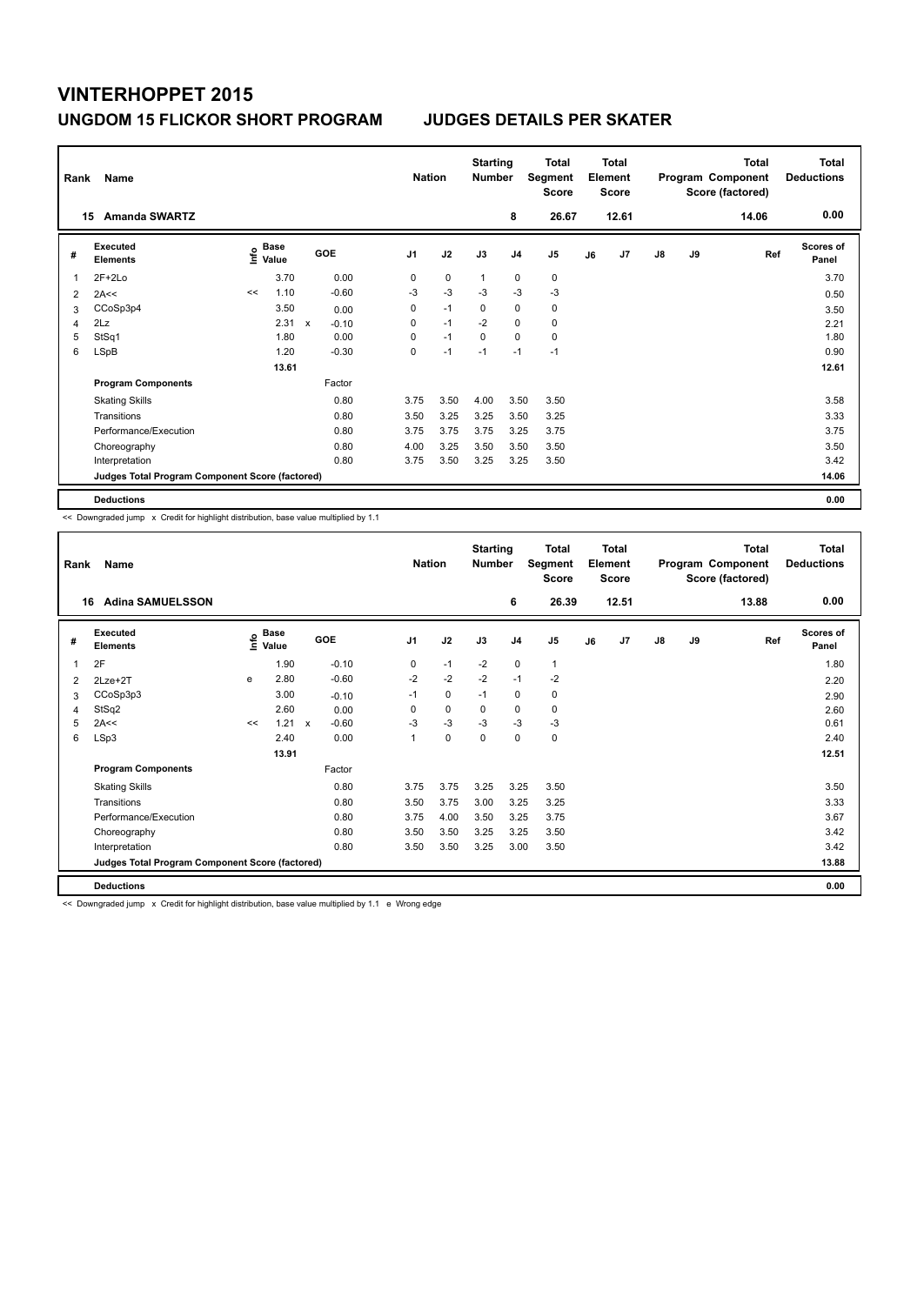| Rank | Name                                            |    |                           |              |         | <b>Nation</b>  |              | <b>Starting</b><br><b>Number</b> |                | <b>Total</b><br>Segment<br><b>Score</b> |    | <b>Total</b><br>Element<br><b>Score</b> |               |    | <b>Total</b><br>Program Component<br>Score (factored) | Total<br><b>Deductions</b> |
|------|-------------------------------------------------|----|---------------------------|--------------|---------|----------------|--------------|----------------------------------|----------------|-----------------------------------------|----|-----------------------------------------|---------------|----|-------------------------------------------------------|----------------------------|
|      | Alma ROSÉN<br>17                                |    |                           |              |         |                |              |                                  | $\mathbf{2}$   | 26.29                                   |    | 13.15                                   |               |    | 13.14                                                 | 0.00                       |
| #    | Executed<br><b>Elements</b>                     |    | Base<br>e Base<br>⊆ Value |              | GOE     | J <sub>1</sub> | J2           | J3                               | J <sub>4</sub> | J <sub>5</sub>                          | J6 | J7                                      | $\mathsf{J}8$ | J9 | Ref                                                   | <b>Scores of</b><br>Panel  |
| 1    | 2A<<                                            | << | 1.10                      |              | $-0.60$ | $-3$           | $-3$         | $-3$                             | $-3$           | $-3$                                    |    |                                         |               |    |                                                       | 0.50                       |
| 2    | LSp2                                            |    | 1.90                      |              | 0.50    | 1              | $\mathbf{1}$ | $\mathbf 0$                      | $\overline{1}$ | $\overline{1}$                          |    |                                         |               |    |                                                       | 2.40                       |
| 3    | $2F+2Lo$                                        |    | 3.70                      |              | 0.10    | 0              | $\pmb{0}$    | $\mathbf{1}$                     | 0              | $\mathbf{1}$                            |    |                                         |               |    |                                                       | 3.80                       |
| 4    | 2Lze                                            | e  | 1.65                      | $\mathsf{x}$ | $-0.80$ | $-3$           | $-3$         | $-2$                             | $-2$           | $-3$                                    |    |                                         |               |    |                                                       | 0.85                       |
| 5    | StSq2                                           |    | 2.60                      |              | 0.00    | 0              | $\mathbf{1}$ | 0                                | $\mathbf 0$    | 0                                       |    |                                         |               |    |                                                       | 2.60                       |
| 6    | CCoSp3p3                                        |    | 3.00                      |              | 0.00    | 0              | $\mathbf 0$  | $\Omega$                         | 0              | $-1$                                    |    |                                         |               |    |                                                       | 3.00                       |
|      |                                                 |    | 13.95                     |              |         |                |              |                                  |                |                                         |    |                                         |               |    |                                                       | 13.15                      |
|      | <b>Program Components</b>                       |    |                           |              | Factor  |                |              |                                  |                |                                         |    |                                         |               |    |                                                       |                            |
|      | <b>Skating Skills</b>                           |    |                           |              | 0.80    | 3.75           | 3.75         | 3.25                             | 3.25           | 3.00                                    |    |                                         |               |    |                                                       | 3.42                       |
|      | Transitions                                     |    |                           |              | 0.80    | 3.50           | 3.50         | 3.25                             | 3.00           | 3.00                                    |    |                                         |               |    |                                                       | 3.25                       |
|      | Performance/Execution                           |    |                           |              | 0.80    | 3.75           | 3.75         | 3.00                             | 3.00           | 3.00                                    |    |                                         |               |    |                                                       | 3.25                       |
|      | Choreography                                    |    |                           |              | 0.80    | 3.75           | 3.50         | 3.25                             | 3.25           | 3.25                                    |    |                                         |               |    |                                                       | 3.33                       |
|      | Interpretation                                  |    |                           |              | 0.80    | 3.50           | 3.75         | 2.75                             | 2.75           | 3.25                                    |    |                                         |               |    |                                                       | 3.17                       |
|      | Judges Total Program Component Score (factored) |    |                           |              |         |                |              |                                  |                |                                         |    |                                         |               |    |                                                       | 13.14                      |
|      | <b>Deductions</b>                               |    |                           |              |         |                |              |                                  |                |                                         |    |                                         |               |    |                                                       | 0.00                       |

<< Downgraded jump x Credit for highlight distribution, base value multiplied by 1.1 e Wrong edge

| Rank | Name                                            |                              |                         | <b>Nation</b>  |              | <b>Starting</b><br><b>Number</b> |                | <b>Total</b><br>Segment<br><b>Score</b> |    | <b>Total</b><br>Element<br>Score |               |    | <b>Total</b><br>Program Component<br>Score (factored) | Total<br><b>Deductions</b> |
|------|-------------------------------------------------|------------------------------|-------------------------|----------------|--------------|----------------------------------|----------------|-----------------------------------------|----|----------------------------------|---------------|----|-------------------------------------------------------|----------------------------|
| 18   | <b>Alva FAHLMAN</b>                             |                              |                         |                |              |                                  | 23             | 26.02                                   |    | 13.62                            |               |    | 12.40                                                 | 0.00                       |
| #    | Executed<br><b>Elements</b>                     | <b>Base</b><br>١nfo<br>Value | <b>GOE</b>              | J <sub>1</sub> | J2           | J3                               | J <sub>4</sub> | J <sub>5</sub>                          | J6 | J7                               | $\mathsf{J}8$ | J9 | Ref                                                   | <b>Scores of</b><br>Panel  |
| 1    | LSp3                                            | 2.40                         | 0.50                    | 1              | $\mathbf{1}$ | $\mathbf{1}$                     | $\mathbf 0$    | $\mathbf{1}$                            |    |                                  |               |    |                                                       | 2.90                       |
| 2    | $A^*$                                           | $\star$<br>0.00              | 0.00                    |                |              |                                  |                |                                         |    |                                  |               |    |                                                       | 0.00                       |
| 3    | $2Lz+2T$                                        | 3.40                         | 0.00                    | $\Omega$       | $\mathbf{1}$ | $\mathbf 0$                      | 0              | $-1$                                    |    |                                  |               |    |                                                       | 3.40                       |
| 4    | StSq2                                           | 2.60                         | $-0.17$                 | 0              | $\mathbf{1}$ | $-1$                             | $-1$           | 0                                       |    |                                  |               |    |                                                       | 2.43                       |
| 5    | 2F                                              | 2.09                         | $-0.60$<br>$\mathsf{x}$ | $-1$           | $-2$         | $-2$                             | $-2$           | $-2$                                    |    |                                  |               |    |                                                       | 1.49                       |
| 6    | CCoSp3p4                                        | 3.50                         | $-0.10$                 | 0              | 0            | $-1$                             | $-1$           | $\pmb{0}$                               |    |                                  |               |    |                                                       | 3.40                       |
|      |                                                 | 13.99                        |                         |                |              |                                  |                |                                         |    |                                  |               |    |                                                       | 13.62                      |
|      | <b>Program Components</b>                       |                              | Factor                  |                |              |                                  |                |                                         |    |                                  |               |    |                                                       |                            |
|      | <b>Skating Skills</b>                           |                              | 0.80                    | 3.25           | 3.25         | 2.75                             | 3.00           | 3.00                                    |    |                                  |               |    |                                                       | 3.08                       |
|      | Transitions                                     |                              | 0.80                    | 3.00           | 3.00         | 2.50                             | 2.50           | 3.25                                    |    |                                  |               |    |                                                       | 2.83                       |
|      | Performance/Execution                           |                              | 0.80                    | 3.25           | 3.50         | 2.75                             | 3.00           | 3.50                                    |    |                                  |               |    |                                                       | 3.25                       |
|      | Choreography                                    |                              | 0.80                    | 3.00           | 3.25         | 2.50                             | 3.25           | 3.25                                    |    |                                  |               |    |                                                       | 3.17                       |
|      | Interpretation                                  |                              | 0.80                    | 3.25           | 3.25         | 2.75                             | 3.00           | 3.50                                    |    |                                  |               |    |                                                       | 3.17                       |
|      | Judges Total Program Component Score (factored) |                              |                         |                |              |                                  |                |                                         |    |                                  |               |    |                                                       | 12.40                      |
|      | <b>Deductions</b>                               |                              |                         |                |              |                                  |                |                                         |    |                                  |               |    |                                                       | 0.00                       |

\* Invalid element x Credit for highlight distribution, base value multiplied by 1.1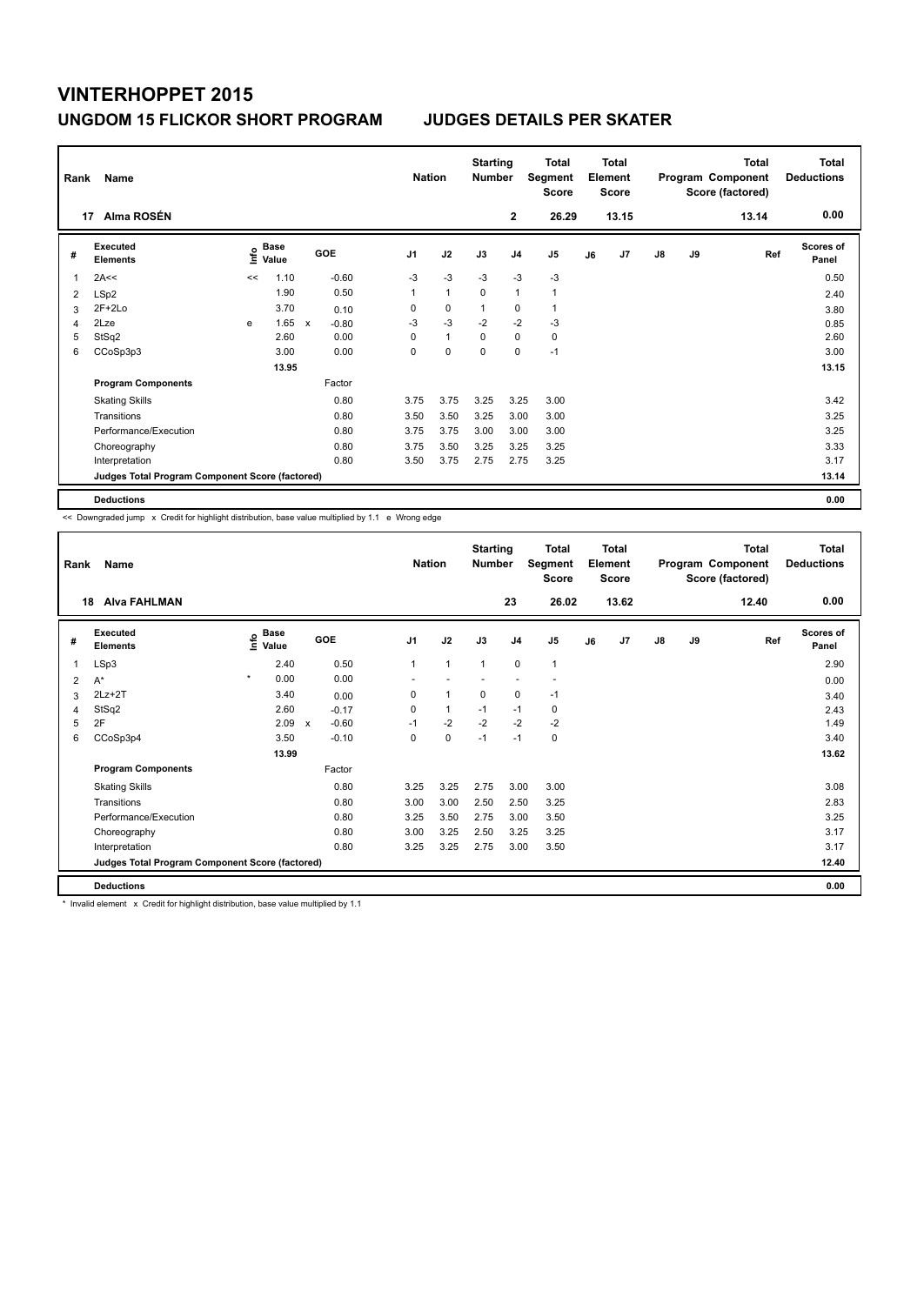| Rank | Name<br>Sofia STRAND<br>19                      |      |                      |                     | <b>Nation</b>  |              | <b>Starting</b><br><b>Number</b> | 16             | Total<br>Segment<br><b>Score</b><br>25.70 |    | <b>Total</b><br>Element<br><b>Score</b><br>13.78 |               |    | <b>Total</b><br>Program Component<br>Score (factored)<br>12.92 | Total<br><b>Deductions</b><br>1.00 |
|------|-------------------------------------------------|------|----------------------|---------------------|----------------|--------------|----------------------------------|----------------|-------------------------------------------|----|--------------------------------------------------|---------------|----|----------------------------------------------------------------|------------------------------------|
| #    | Executed<br><b>Elements</b>                     | lnfo | <b>Base</b><br>Value | GOE                 | J <sub>1</sub> | J2           | J3                               | J <sub>4</sub> | J <sub>5</sub>                            | J6 | J <sub>7</sub>                                   | $\mathsf{J}8$ | J9 | Ref                                                            | Scores of<br>Panel                 |
| 1    | $2F+2T$                                         |      | 3.20                 | 0.00                | 0              | $\mathbf 0$  | $-1$                             | $\mathbf 0$    | $\mathbf{1}$                              |    |                                                  |               |    |                                                                | 3.20                               |
| 2    | 2A<<                                            | <<   | 1.10                 | $-0.60$             | $-3$           | $-3$         | $-3$                             | $-3$           | $-3$                                      |    |                                                  |               |    |                                                                | 0.50                               |
| 3    | CCoSp3p4                                        |      | 3.50                 | 0.17                | 1              | $\mathbf{1}$ | $-1$                             | $\mathbf 0$    | 0                                         |    |                                                  |               |    |                                                                | 3.67                               |
| 4    | StSq2                                           |      | 2.60                 | $-0.17$             | 0              | $\mathbf 0$  | $-1$                             | 0              | $-1$                                      |    |                                                  |               |    |                                                                | 2.43                               |
| 5    | 2Lo                                             |      | 1.98                 | 0.10<br>$\mathbf x$ | 0              | $\mathbf{1}$ | $-2$                             | $\Omega$       | $\mathbf{1}$                              |    |                                                  |               |    |                                                                | 2.08                               |
| 6    | LSp2                                            |      | 1.90                 | 0.00                | 1              | $\mathbf 0$  | $\pmb{0}$                        | $\mathbf 0$    | $-1$                                      |    |                                                  |               |    |                                                                | 1.90                               |
|      |                                                 |      | 14.28                |                     |                |              |                                  |                |                                           |    |                                                  |               |    |                                                                | 13.78                              |
|      | <b>Program Components</b>                       |      |                      | Factor              |                |              |                                  |                |                                           |    |                                                  |               |    |                                                                |                                    |
|      | <b>Skating Skills</b>                           |      |                      | 0.80                | 4.25           | 3.25         | 3.00                             | 3.50           | 3.50                                      |    |                                                  |               |    |                                                                | 3.42                               |
|      | Transitions                                     |      |                      | 0.80                | 3.75           | 3.00         | 2.75                             | 3.00           | 3.25                                      |    |                                                  |               |    |                                                                | 3.08                               |
|      | Performance/Execution                           |      |                      | 0.80                | 3.75           | 3.25         | 3.25                             | 3.25           | 3.25                                      |    |                                                  |               |    |                                                                | 3.25                               |
|      | Choreography                                    |      |                      | 0.80                | 4.00           | 3.25         | 3.00                             | 3.25           | 3.50                                      |    |                                                  |               |    |                                                                | 3.33                               |
|      | Interpretation                                  |      |                      | 0.80                | 3.50           | 3.00         | 2.75                             | 3.00           | 3.25                                      |    |                                                  |               |    |                                                                | 3.08                               |
|      | Judges Total Program Component Score (factored) |      |                      |                     |                |              |                                  |                |                                           |    |                                                  |               |    |                                                                | 12.92                              |
|      | <b>Deductions</b>                               |      |                      | Falls:<br>$-1.00$   |                |              |                                  |                |                                           |    |                                                  |               |    |                                                                | $-1.00$                            |

<< Downgraded jump x Credit for highlight distribution, base value multiplied by 1.1

| Rank | Name                                            |      |               |         |                | <b>Nation</b> | <b>Starting</b><br><b>Number</b> |                | Total<br>Segment<br><b>Score</b> |    | Total<br>Element<br><b>Score</b> |    |    | <b>Total</b><br>Program Component<br>Score (factored) | <b>Total</b><br><b>Deductions</b> |
|------|-------------------------------------------------|------|---------------|---------|----------------|---------------|----------------------------------|----------------|----------------------------------|----|----------------------------------|----|----|-------------------------------------------------------|-----------------------------------|
| 20   | <b>Malva JOHANSSON</b>                          |      |               |         |                |               |                                  | 1              | 25.66                            |    | 13.14                            |    |    | 12.52                                                 | 0.00                              |
| #    | Executed<br><b>Elements</b>                     | lnfo | Base<br>Value | GOE     | J <sub>1</sub> | J2            | J3                               | J <sub>4</sub> | J <sub>5</sub>                   | J6 | J <sub>7</sub>                   | J8 | J9 | Ref                                                   | <b>Scores of</b><br>Panel         |
| 1    | 2A<<                                            | <<   | 1.10          | $-0.60$ | $-3$           | $-3$          | $-3$                             | $-3$           | $-3$                             |    |                                  |    |    |                                                       | 0.50                              |
| 2    | $2F+2T$                                         |      | 3.20          | 0.00    | 0              | 0             | $-1$                             | $\mathbf 0$    | 0                                |    |                                  |    |    |                                                       | 3.20                              |
| 3    | LSp2                                            |      | 1.90          | $-0.20$ | 0              | $-1$          | $-2$                             | $-1$           | 0                                |    |                                  |    |    |                                                       | 1.70                              |
| 4    | 2Lz                                             |      | 2.31 x        | 0.00    | 0              | 0             | 0                                | 0              | $-1$                             |    |                                  |    |    |                                                       | 2.31                              |
| 5    | StSq2                                           |      | 2.60          | $-0.17$ | 1              | 0             | $-1$                             | 0              | $-1$                             |    |                                  |    |    |                                                       | 2.43                              |
| 6    | CCoSp3p3                                        |      | 3.00          | 0.00    | 0              | 0             | $\mathbf 0$                      | $\mathbf 0$    | 0                                |    |                                  |    |    |                                                       | 3.00                              |
|      |                                                 |      | 14.11         |         |                |               |                                  |                |                                  |    |                                  |    |    |                                                       | 13.14                             |
|      | <b>Program Components</b>                       |      |               | Factor  |                |               |                                  |                |                                  |    |                                  |    |    |                                                       |                                   |
|      | <b>Skating Skills</b>                           |      |               | 0.80    | 4.00           | 3.25          | 3.00                             | 3.25           | 2.75                             |    |                                  |    |    |                                                       | 3.17                              |
|      | Transitions                                     |      |               | 0.80    | 3.75           | 3.00          | 2.75                             | 3.00           | 3.00                             |    |                                  |    |    |                                                       | 3.00                              |
|      | Performance/Execution                           |      |               | 0.80    | 4.00           | 3.25          | 3.25                             | 3.25           | 3.50                             |    |                                  |    |    |                                                       | 3.33                              |
|      | Choreography                                    |      |               | 0.80    | 3.75           | 3.00          | 3.00                             | 3.25           | 3.00                             |    |                                  |    |    |                                                       | 3.08                              |
|      | Interpretation                                  |      |               | 0.80    | 3.75           | 3.00          | 2.75                             | 3.00           | 3.25                             |    |                                  |    |    |                                                       | 3.08                              |
|      | Judges Total Program Component Score (factored) |      |               |         |                |               |                                  |                |                                  |    |                                  |    |    |                                                       | 12.52                             |
|      | <b>Deductions</b>                               |      |               |         |                |               |                                  |                |                                  |    |                                  |    |    |                                                       | 0.00                              |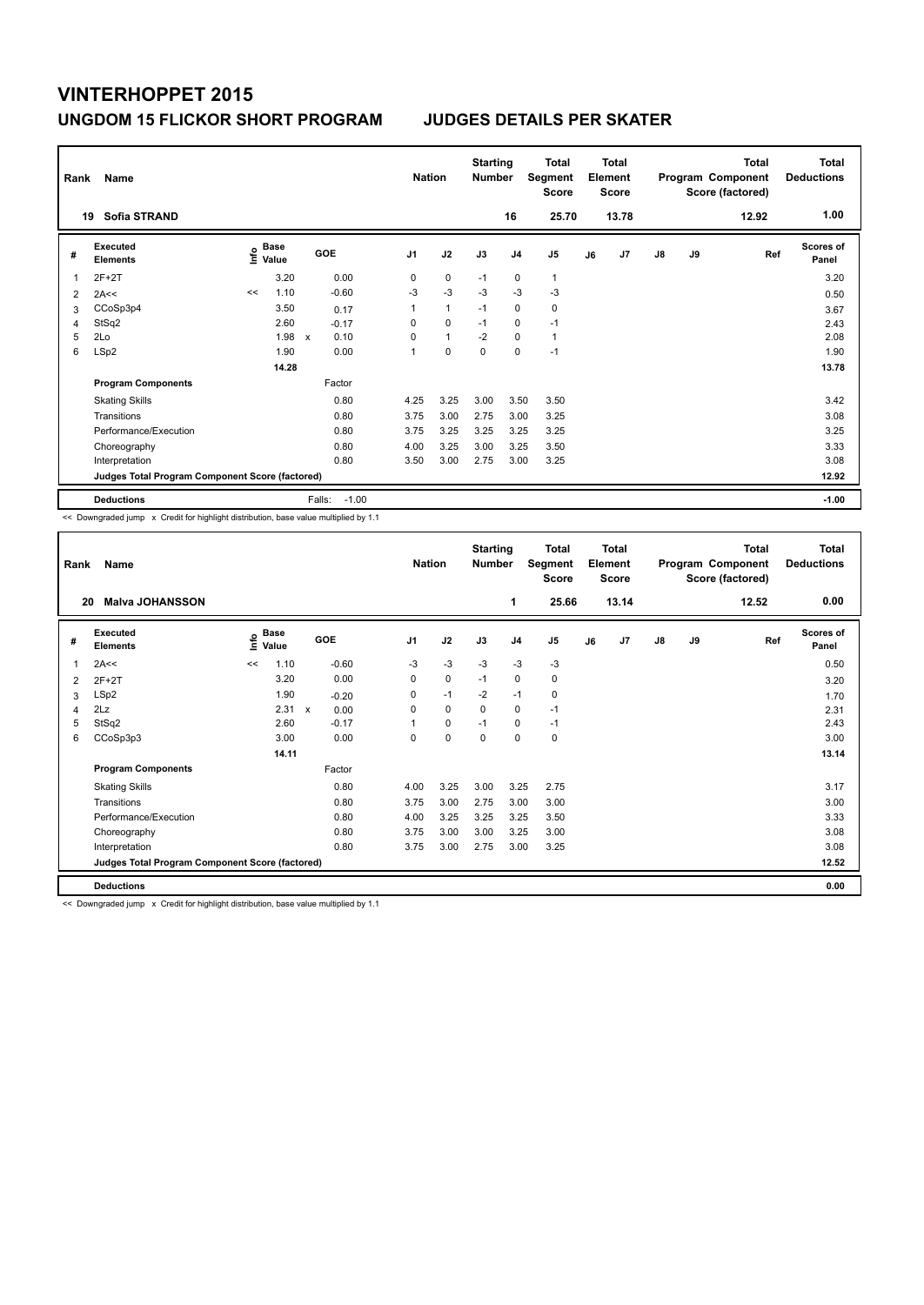| Rank<br>21 | Name<br>Magda HÅKANSSON-JEMT                    |      |                      |                           |         | <b>Nation</b>  |              | <b>Starting</b><br><b>Number</b> | 4              | Total<br>Segment<br><b>Score</b><br>25.13 |    | <b>Total</b><br>Element<br><b>Score</b><br>13.71 |               |    | <b>Total</b><br>Program Component<br>Score (factored)<br>12.42 | Total<br><b>Deductions</b><br>1.00 |
|------------|-------------------------------------------------|------|----------------------|---------------------------|---------|----------------|--------------|----------------------------------|----------------|-------------------------------------------|----|--------------------------------------------------|---------------|----|----------------------------------------------------------------|------------------------------------|
|            |                                                 |      |                      |                           |         |                |              |                                  |                |                                           |    |                                                  |               |    |                                                                |                                    |
| #          | Executed<br><b>Elements</b>                     | lnfo | <b>Base</b><br>Value |                           | GOE     | J <sub>1</sub> | J2           | J3                               | J <sub>4</sub> | J5                                        | J6 | J <sub>7</sub>                                   | $\mathsf{J}8$ | J9 | Ref                                                            | <b>Scores of</b><br>Panel          |
| 1          | $2F+2Lo$                                        |      | 3.70                 |                           | 0.10    | 0              | $\mathbf{1}$ | $\mathbf{1}$                     | $\pmb{0}$      | 0                                         |    |                                                  |               |    |                                                                | 3.80                               |
| 2          | 2A<<                                            | <<   | 1.10                 |                           | $-0.60$ | $-3$           | $-3$         | $-3$                             | $-3$           | $-3$                                      |    |                                                  |               |    |                                                                | 0.50                               |
| 3          | LSp2                                            |      | 1.90                 |                           | $-0.10$ | 0              | $\mathbf{1}$ | $-1$                             | $\mathbf 0$    | $-1$                                      |    |                                                  |               |    |                                                                | 1.80                               |
| 4          | StSq2                                           |      | 2.60                 |                           | 0.00    | 0              | $\mathbf 0$  | $-1$                             | $\mathbf 0$    | 0                                         |    |                                                  |               |    |                                                                | 2.60                               |
| 5          | 2Lz                                             |      | 2.31                 | $\boldsymbol{\mathsf{x}}$ | $-0.20$ | $\Omega$       | $\mathbf{1}$ | $-2$                             | $\Omega$       | $-2$                                      |    |                                                  |               |    |                                                                | 2.11                               |
| 6          | CCoSp3p3                                        |      | 3.00                 |                           | $-0.10$ | 0              | $-1$         | $-1$                             | $\mathbf 0$    | 0                                         |    |                                                  |               |    |                                                                | 2.90                               |
|            |                                                 |      | 14.61                |                           |         |                |              |                                  |                |                                           |    |                                                  |               |    |                                                                | 13.71                              |
|            | <b>Program Components</b>                       |      |                      |                           | Factor  |                |              |                                  |                |                                           |    |                                                  |               |    |                                                                |                                    |
|            | <b>Skating Skills</b>                           |      |                      |                           | 0.80    | 3.75           | 3.50         | 2.75                             | 3.50           | 3.25                                      |    |                                                  |               |    |                                                                | 3.42                               |
|            | Transitions                                     |      |                      |                           | 0.80    | 3.50           | 3.00         | 2.50                             | 3.25           | 3.00                                      |    |                                                  |               |    |                                                                | 3.08                               |
|            | Performance/Execution                           |      |                      |                           | 0.80    | 3.25           | 3.00         | 2.75                             | 3.00           | 2.50                                      |    |                                                  |               |    |                                                                | 2.92                               |
|            | Choreography                                    |      |                      |                           | 0.80    | 3.50           | 3.25         | 3.00                             | 3.25           | 2.75                                      |    |                                                  |               |    |                                                                | 3.17                               |
|            | Interpretation                                  |      |                      |                           | 0.80    | 3.25           | 3.25         | 2.50                             | 2.75           | 2.75                                      |    |                                                  |               |    |                                                                | 2.92                               |
|            | Judges Total Program Component Score (factored) |      |                      |                           |         |                |              |                                  |                |                                           |    |                                                  |               |    |                                                                | 12.42                              |
|            | <b>Deductions</b>                               |      |                      | Falls:                    | $-1.00$ |                |              |                                  |                |                                           |    |                                                  |               |    |                                                                | $-1.00$                            |

<< Downgraded jump x Credit for highlight distribution, base value multiplied by 1.1

| Rank | Name                                            |    |                                  |                           |         |                | <b>Nation</b> | <b>Starting</b><br><b>Number</b> |                | <b>Total</b><br>Segment<br>Score |    | Total<br>Element<br><b>Score</b> |    |    | Total<br>Program Component<br>Score (factored) | <b>Total</b><br><b>Deductions</b> |
|------|-------------------------------------------------|----|----------------------------------|---------------------------|---------|----------------|---------------|----------------------------------|----------------|----------------------------------|----|----------------------------------|----|----|------------------------------------------------|-----------------------------------|
| 22   | <b>Emma LIDGREN</b>                             |    |                                  |                           |         |                |               |                                  | 22             | 24.93                            |    | 13.01                            |    |    | 11.92                                          | 0.00                              |
| #    | Executed<br><b>Elements</b>                     |    | <b>Base</b><br>e Base<br>⊆ Value |                           | GOE     | J <sub>1</sub> | J2            | J3                               | J <sub>4</sub> | J <sub>5</sub>                   | J6 | J <sub>7</sub>                   | J8 | J9 | Ref                                            | <b>Scores of</b><br>Panel         |
| 1    | <b>LSpB</b>                                     |    | 1.20                             |                           | $-0.30$ | 0              | $-1$          | $-2$                             | $-1$           | $-1$                             |    |                                  |    |    |                                                | 0.90                              |
| 2    | StSq2                                           |    | 2.60                             |                           | $-0.17$ | 0              | 0             | $-1$                             | 0              | $-1$                             |    |                                  |    |    |                                                | 2.43                              |
| 3    | 2A<<                                            | << | 1.10                             |                           | $-0.60$ | $-3$           | $-3$          | $-3$                             | $-3$           | $-3$                             |    |                                  |    |    |                                                | 0.50                              |
| 4    | $2F+2Lo$                                        |    | 4.07                             | $\mathsf{x}$              | 0.00    | 0              | 0             | $-1$                             | $\mathbf 0$    | 0                                |    |                                  |    |    |                                                | 4.07                              |
| 5    | 2Lz                                             |    | 2.31                             | $\boldsymbol{\mathsf{x}}$ | $-0.10$ | 0              | $-1$          | $\Omega$                         | 0              | $-1$                             |    |                                  |    |    |                                                | 2.21                              |
| 6    | CCoSp3p3                                        |    | 3.00                             |                           | $-0.10$ | 0              | 0             | $-1$                             | $\mathbf 0$    | $-1$                             |    |                                  |    |    |                                                | 2.90                              |
|      |                                                 |    | 14.28                            |                           |         |                |               |                                  |                |                                  |    |                                  |    |    |                                                | 13.01                             |
|      | <b>Program Components</b>                       |    |                                  |                           | Factor  |                |               |                                  |                |                                  |    |                                  |    |    |                                                |                                   |
|      | <b>Skating Skills</b>                           |    |                                  |                           | 0.80    | 3.75           | 3.00          | 2.75                             | 3.25           | 2.75                             |    |                                  |    |    |                                                | 3.00                              |
|      | Transitions                                     |    |                                  |                           | 0.80    | 3.75           | 2.75          | 2.75                             | 3.00           | 2.50                             |    |                                  |    |    |                                                | 2.83                              |
|      | Performance/Execution                           |    |                                  |                           | 0.80    | 4.00           | 3.00          | 3.25                             | 3.25           | 3.25                             |    |                                  |    |    |                                                | 3.25                              |
|      | Choreography                                    |    |                                  |                           | 0.80    | 3.75           | 3.25          | 2.75                             | 3.25           | 2.75                             |    |                                  |    |    |                                                | 3.08                              |
|      | Interpretation                                  |    |                                  |                           | 0.80    | 3.25           | 2.75          | 2.75                             | 2.75           | 2.75                             |    |                                  |    |    |                                                | 2.75                              |
|      | Judges Total Program Component Score (factored) |    |                                  |                           |         |                |               |                                  |                |                                  |    |                                  |    |    |                                                | 11.92                             |
|      | <b>Deductions</b>                               |    |                                  |                           |         |                |               |                                  |                |                                  |    |                                  |    |    |                                                | 0.00                              |